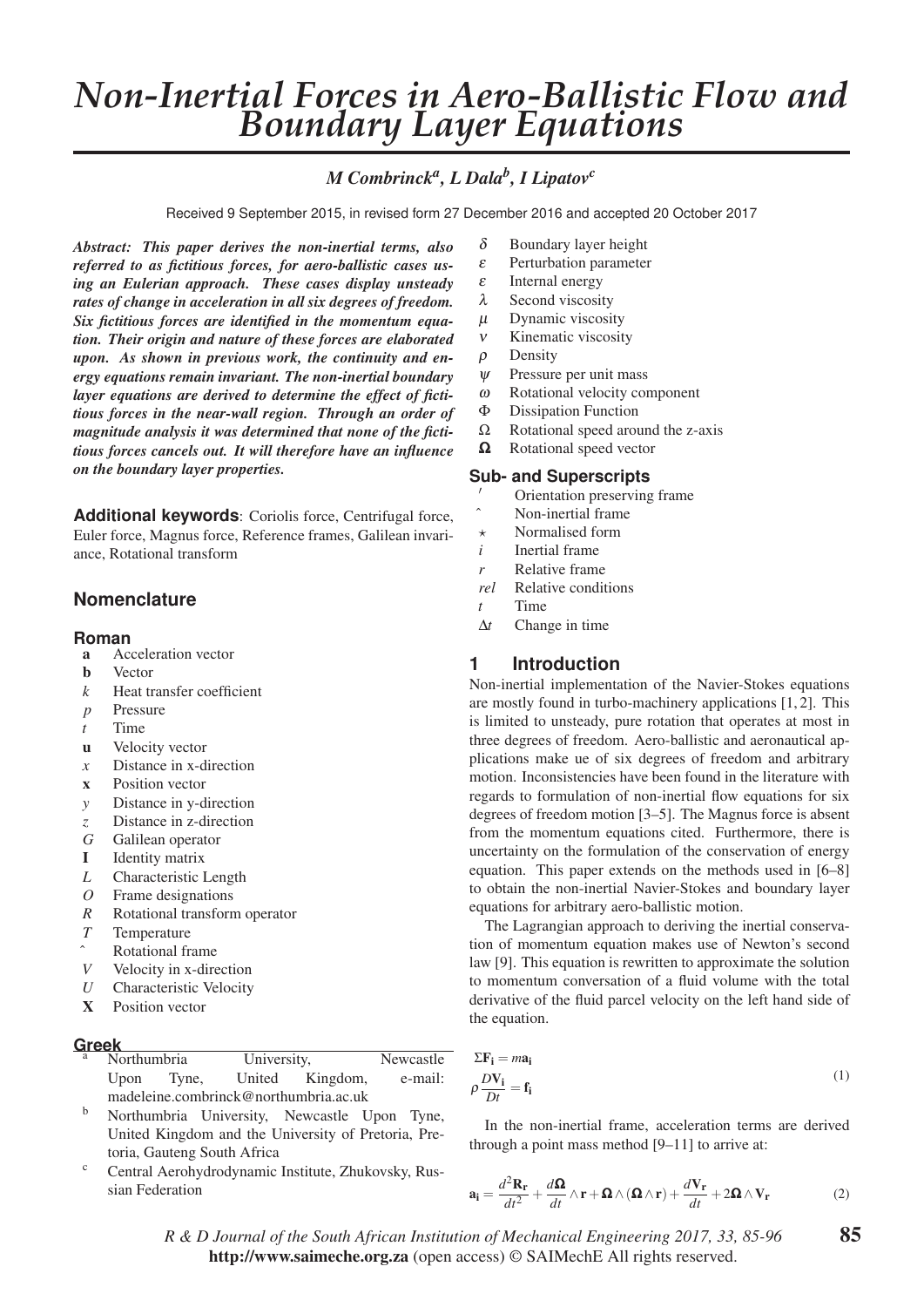

Figure 1 Two Components of the Coriolis force: Outward Component due to Eötvös effect (left) and Deflection on the Earth's Surface in Northern and Southern Hemisphere (right)

To obtain the correct non-inertial momentum equation, the time derivative of the non-inertial acceleration,  $(V_r)$  must be implemented in the total derivative equation as shown below [9].

$$
\Sigma \mathbf{F}_{\mathbf{r}} = m \mathbf{a}_{\mathbf{r}}
$$
  
\n
$$
\rho \frac{D \mathbf{V}_{\mathbf{r}}}{Dt} = \mathbf{f}_{\mathbf{r}}
$$
\n(3)

The misconception have been observed that the acceleration terms in equation 2 can be directly applied in Newton's second law:

$$
\Sigma \mathbf{F}_\mathbf{r} + \Sigma \mathbf{F}_{\text{fictitious}} = m \mathbf{a}_\mathbf{r} \tag{4}
$$

Coincidently this approach provides the correct set of noninertial equations for rotational cases. It does not when six degrees of freedom motion is at play.

Equation 2 presents the majority of the fictitious forces associated with aero-ballistics motion; Coriolis force, Centrifugal force, Euler force and unsteady translation. In external ballistic models the Magnus force and a secondary force due to moving of the axis of rotation is included. At commencement of this work it was uncertain if these forces should be included in non-inertial fluid equations.

The physical meaning of the Coriolis force has been a subject of many discussions [12–14]. The Coriolis force was first mathematically formulated in 1835 by Gaspard Coriolis. Observations of the Coriolis effect on the surface of the earth long preceded the formulation (figure 1).

Deflections due to the Coriolis effect is three dimensional, but the term Coriolis force is mostly associated with horizontal deflections with respect to the surface of the earth in the Northern and Southern Hemispheres. This has specific application in Meteorology and Geophysics since weather patterns and sea currents are directly influenced by the horizontal component of the Coriolis force.

While the deflection on the surface of the earth has been the most general observation of the Coriolis force, the component vertical to the earth's surface has only been measured in 1908 by Lorand Eötvös [13]. He observed the effect through gravity readings collected by research ships which indicated that the



Figure 2 Reference Frames used to Describe Point P

gravity measurements increased with motion towards the west and decreased when the ships sailed in an easterly direction.

Although the Coriolis force is mostly explained in terms of, and therefore associated with, rotation of the earth it is applicable in any rotational system. It is especially important in ballistics research since earth rotation influence the accuracy of fire-and-forget weapon systems. The Centrifugal effect always accompanies the Coriolis effect. This is responsible for the outward motion of the flow in a rotational system.

The presence of the Magnus force in the non-inertial momentum equation is not generally seen in literature [9, 11]. Non-inertial formulations do not regularly include all the aero-ballistic accelerations and is generally applied to rotating flows. In CFD applications the Magnus force is mostly investigated using a predictive approach [15–17] instead of with prescribed motion on the non-inertial frame as suggested here.

The mathematical origins of the Coriolis, Centrifugal and Euler forces were determined in [6,7] for rotational cases. It is a result of transformation of the material derivative to the noninertial frame. Insight is obtained in this paper to the origin of these non-inertial terms in aero-ballistic frames of motion. The physical meaning of the terms and if it will effect boundary layer profile is mathematically investigated here. This is done through derivation of the non-inertial Navier-Stokes and boundary layer equations by extending the methods used in [6, 7].

# **2 Transformation between Absolute and Relative Frames**

In this derivation the same three reference frames as used in [6, 7] will be made use of to transform the inertial Navier-Stokes equations to the relative form (figure 2). These frames comprise of:

- Frame O, which is an inertial frame. This frame is stationary.
- Frame O', which is a non-inertial frame. This frame is orientation preserving with respect to Frame O. It therefore has three degrees of freedom and is free to translate.
- Frame  $\ddot{O}$ , which is a non-inertial, rotating frame. This frame does not preserve orientation therefore it has six degrees of freedom. It can translate and rotate as predicted by the accelerations imposed on point P. This frame shares an origin with Frame O'.

Consider the point P. The motion of this point can be described from each of the three frames. This point is in arbitrary motion.

The flow field that surrounds this point can be described from any of the reference frames. The standard Navier-Stokes equations hold in the inertial frame, therefore the objective is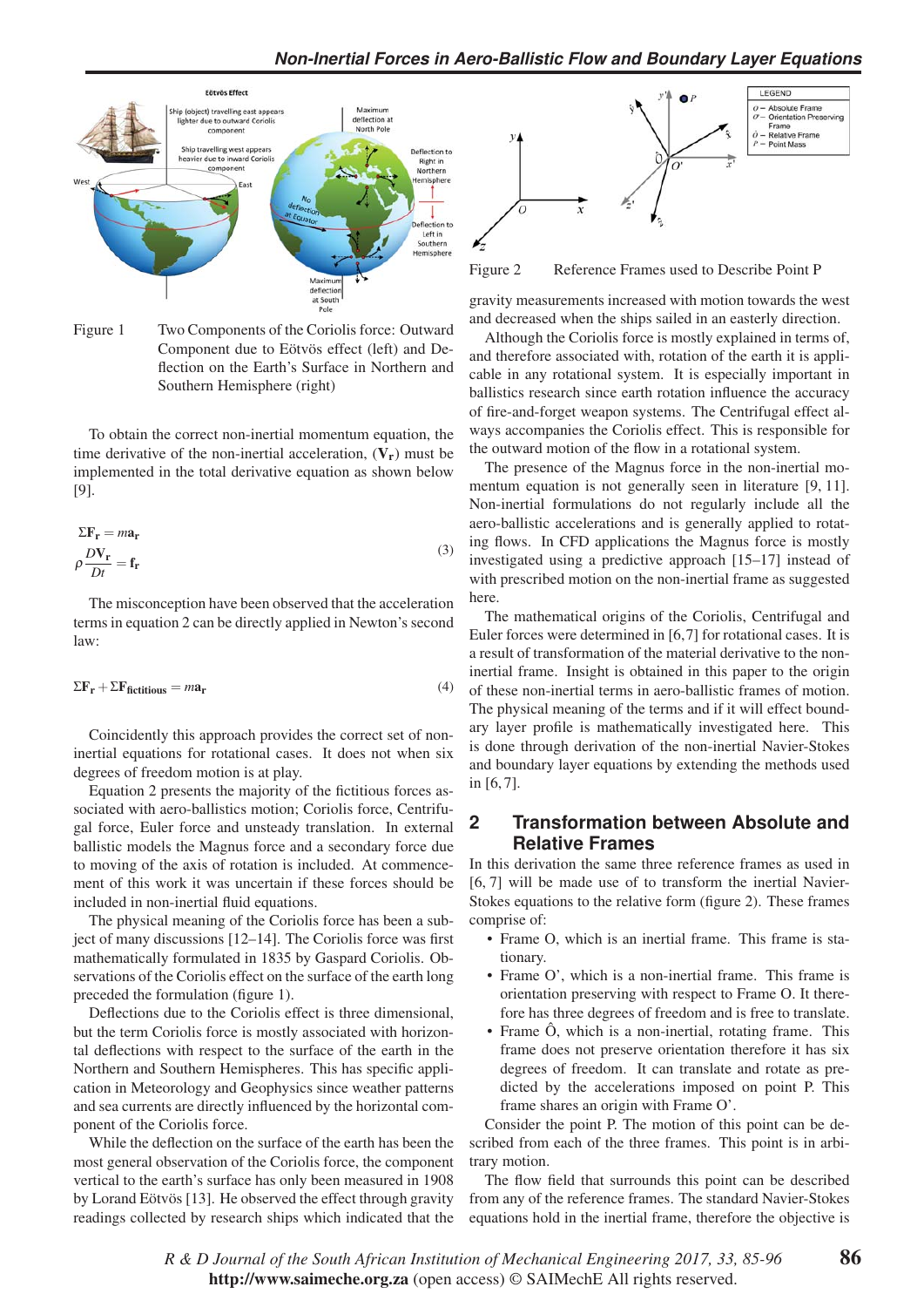

Figure 3 Point Description between Frames

to obtain the correct form of the equations in Frame Ô. It will be accomplished by conducting two transformations.

The first transformation will account for arbitrary translation between the inertial frame and the orientation preserving frame. Since Frame O' and Frame Ô shares an origin, this transformation accounts for the translation of Frame  $\hat{O}$  as well. A modified Galilean Transformation will be used to this effect.

The second transformation will account for arbitrary rotation. A transformation from Frame O' to Frame Ô will be defined. The relation derived during the first transformation will be used to describe the flow field in Frame  $\hat{O}$  in terms of the vectors of Frame O.

#### 2.1 Modified Galilean Transformation

The modified Galilean transformation as used in [6, 7] is extended here to account for six degrees of freedom motion. Assume that the frame origins intersect at time  $t = 0$  and that frame  $\hat{O}$  is moving at velocity  $v_{rel}$  with acceleration  $a_{rel}$  in three dimensional space. At time  $t = \Delta t$  frame O and O' are distance  $x_{rel}$  from each other. The is depicted in figure 3.

In figure 3 the absolute distance can be described in terms of the relative and non-inertial distances:

$$
\mathbf{x} = \mathbf{x}_{rel} + \mathbf{x}' \tag{5}
$$

The relative distance between the two frames is a summation of the accelerating translation and rotation and is described by:

$$
\mathbf{x}_{\text{rel}} = \mathbf{V}_{\text{rel}} \Delta t + \frac{1}{2} \mathbf{a}_{\text{rel}} \Delta t^2
$$
 (6)

The relative velocity component consist of the translating and rotating velocity components so that:

$$
\mathbf{V}_{\text{rel}} = \mathbf{V}_{\text{translating}} + \mathbf{V}_{\text{rotating}}
$$
  
=  $\mathbf{V}(t) + \mathbf{\Omega} \wedge \mathbf{x}'$  (7)

In this equation the translation component is a function of time only as it describes the motion between the origins of Frames O and O'. The rotation is taking place in Frame O' and is therefore defined in this frame.

The acceleration is the time derivative of the velocity:

$$
\frac{\partial \mathbf{V}_{rel}}{\partial t} = \frac{\partial}{\partial t} [\mathbf{V}(t) + \mathbf{\Omega} \wedge \mathbf{x}']
$$
  
\n
$$
\mathbf{a}_{rel} = \mathbf{a}(t) + \frac{\partial \mathbf{\Omega}}{\partial t} \wedge \mathbf{x}' + \mathbf{\Omega} \wedge \frac{\partial \mathbf{x}'}{\partial t}
$$
\n(8)

The first term represents the translational acceleration, while the second and third terms is a result of the rotational velocity. Since both the derivative of x and  $\Omega$  is not equal to zero, these terms will contribute to the total relative acceleration. The accelerating component can therefore be expressed as:

$$
\mathbf{a}_{\text{rel}} = \mathbf{a}_{\text{translating}} + \mathbf{a}_{\text{rotating}}
$$
  
=  $\mathbf{a}(t) + \mathbf{\Omega} \wedge \mathbf{x}' + \mathbf{\Omega} \wedge \mathbf{\dot{x}}'$  (9)

Equation 6 is a Taylor series expansion that was truncated after the second order term since constant acceleration was assumed. Had the acceleration not been constant, the additional terms would be accounted for by the inclusion of further derivative terms:

$$
\mathbf{x}_{\text{rel}} = \mathbf{V}_{\text{rel}}\Delta t + \frac{1}{2!}\mathbf{a}_{\text{rel}}\Delta t^2 + \frac{1}{3!}\dot{\mathbf{a}}_{\text{rel}}\Delta t^3 + \dots
$$
 (10)

In this equation it can already be seen that the effect of higher order derivatives of  $x_{rel}$  becomes smaller and smaller. In the subsequent paragraphs it will be shown that from the second order, the terms are negligible.

A description for the relative motion can be obtained by substituting equations 9 and 7 into equation 6. This will result in:

$$
\mathbf{x}_{rel} = [\mathbf{V}(t) + \mathbf{\Omega} \wedge \mathbf{x}'] \Delta t + \frac{1}{2} [\mathbf{a}(t) + \mathbf{\Omega} \wedge \mathbf{x}' + \mathbf{\Omega} \wedge \mathbf{x}'] \Delta t^2 \tag{11}
$$

The relation between the order preserving frame and the inertial frame is defined through a modified Galilean transformation:

$$
\mathbf{u}'(\mathbf{x}',t) = G^{\mathbf{M}^t} \mathbf{u}(\mathbf{x},t)
$$
  
=  $\mathbf{u}(\mathbf{x},t) - \mathbf{V}(t) + \mathbf{x}' \wedge \mathbf{\Omega} - [\mathbf{a}(t) + \mathbf{\Omega} \wedge \mathbf{x}' + \mathbf{\Omega} \wedge \mathbf{\dot{x}}'] \Delta t$  (12)

#### 2.2 Rotational Transform

The rotational transform for this case can be defined as the projection of the vectors in the orientation preserving frame on the rotational frames. This is depicted in figure 4.

The vector components in  $\ddot{O}$  is related to  $O'$  by defining a rotational transform and substituting equation 12 to relate Ô to O:

$$
\hat{\mathbf{u}}(\hat{\mathbf{x}},t) = R^{\mathbf{M}^{\mathbf{t}}} \mathbf{u}'(\mathbf{x}',t) \n= R^{\mathbf{M}^{\mathbf{t}}} G^{\mathbf{M}^{\mathbf{t}}} \mathbf{u}(\mathbf{x},t)
$$
\n(13)

 $R^{M<sup>t</sup>}$  is therefore the rotational transform that operates on  $x'$  to obtain the  $\hat{x}$  co-ordinates in the accelerating, rotational frame.

*R&DJournal of the South African Institution of Mechanical Engineering 2017, 33, 85-96* http://www.saimeche.org.za (open access) © SAIMechE All rights reserved.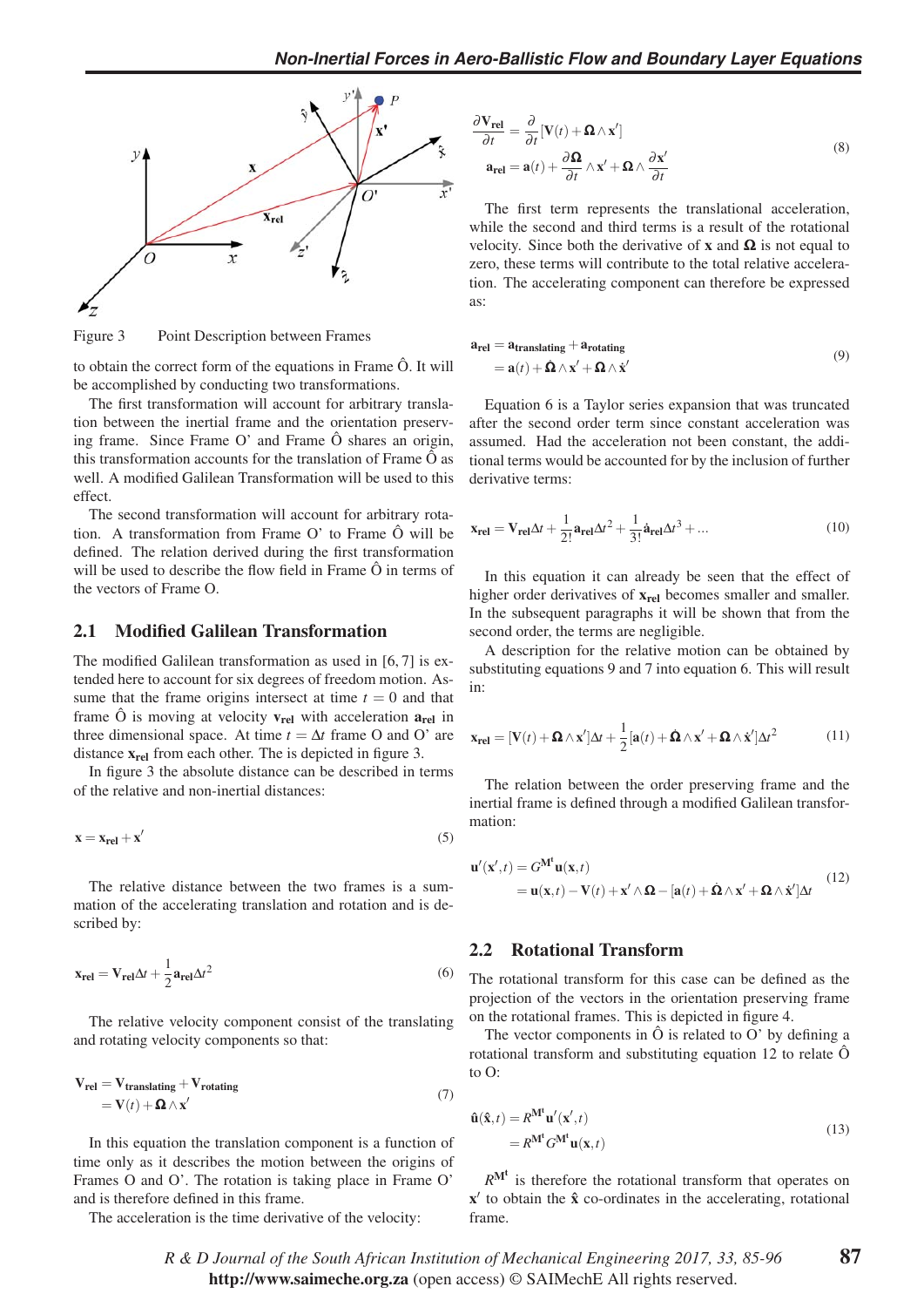

Figure 4 Relation between Rotational and Orientation Preserving Frames

From equations 12 and 13 it can be derived that for the velocity vector the following relation holds:

$$
\hat{\mathbf{u}}(\hat{\mathbf{x}},t) = R^M[\mathbf{u}(\mathbf{x},t) - \mathbf{V}(t) + \mathbf{x}' \wedge \mathbf{\Omega} -
$$
  
[ $\mathbf{a}(t) + \dot{\mathbf{\Omega}} \wedge \mathbf{x}' + \mathbf{\Omega} \wedge \dot{\mathbf{x}}'] \Delta t]$  (14)

# **3** Transformation of the Navier-Stokes conservation in the accelerating frame is obtained: **Equations**

#### 3.1 Continuity Equation

Consider the continuity equation in the inertial reference frame [9]:

$$
\frac{\partial \rho}{\partial t} + (\nabla \cdot \rho \mathbf{u}) = 0 \tag{15}
$$

As scalars are invariant under transformation [18, 19] the time dependant term in the inertial and accelerating frame is related by:

$$
\frac{\partial \hat{\rho}}{\partial t} = R^{\mathbf{M}^t} G^{\mathbf{M}^t} \frac{\partial \rho}{\partial t}
$$
  
=  $R^{\mathbf{M}^t} \frac{\partial \rho}{\partial t}$  (16)

The relation of the second term in the continuity equation becomes:

$$
(\hat{\nabla} \cdot \hat{\rho} \hat{\mathbf{u}}) = R^{\mathbf{M}^t} G^{\mathbf{M}^t} (\nabla \cdot \rho \mathbf{u})
$$
  
=  $R^{\mathbf{M}^t} \nabla \cdot \rho (G^{\mathbf{M}^t} \mathbf{u})$  (17)

With the implementation of equation 14 the relation is simplified to:

$$
(\hat{\nabla} \cdot \hat{\rho} \hat{\mathbf{u}}) = R^{\mathbf{M}^t} \nabla \cdot \rho [\mathbf{u} - \mathbf{V}(t) + \mathbf{x}' \wedge \mathbf{\Omega} - [\mathbf{a}(t) + \hat{\mathbf{\Omega}} \wedge \mathbf{x}' + \mathbf{\Omega} \wedge \dot{\mathbf{x}}'] \Delta t]
$$
(18)

The divergence of a cross product is equal to zero, hence a number on the terms in the above relation is cancelled out:

$$
\nabla \cdot (\mathbf{x}' \wedge \mathbf{\Omega}) = 0
$$
  
\n
$$
\nabla \cdot (\mathbf{\Omega} \wedge \mathbf{x}') = 0
$$
  
\n
$$
\nabla \cdot (\mathbf{\Omega} \wedge \mathbf{x}') = 0
$$
\n(19)

Furthermore, the divergence of the translational components are equal to zero. This is due to the translation being dependant on the time dimension alone -  $V(t)$  and  $a(t)$  are constant throughout the spatial domain at any given time step:

$$
\nabla \cdot \mathbf{V}(t) = 0
$$
  
\n
$$
\nabla \cdot \mathbf{a}(t) = 0
$$
\n(20)

The relation is hence simplified to an invariant relation as all the additional terms cancels out:

$$
\hat{\nabla} \cdot \hat{\rho} \hat{\mathbf{u}} = R^{\mathbf{M}^t} (\nabla \cdot \rho \mathbf{u})
$$
\n(21)

The addition of equations 16 and 21 gives a relation for continuity in the non-inertial frame:

$$
\frac{\partial \hat{\rho}}{\partial t} + \hat{\nabla} \cdot \hat{\rho} \hat{\mathbf{u}} = R^{\mathbf{M}^t} (\frac{\partial \rho}{\partial t} + \nabla \cdot \rho \mathbf{u})
$$
(22)

By implementing equation 15, the final equation for mass

$$
\frac{\partial \hat{\rho}}{\partial t} + \hat{\nabla} \cdot \hat{\rho} \hat{\mathbf{u}} = 0 \tag{23}
$$

It was shown in [6,7] that the continuity equation is invariant under transformation for rotational cases. Here it is mathematically shown that this prevails for arbitrary motion cases as well.

#### 3.2 Conservation of Momentum Equation

The incompressible form of the momentum equation as shown in [6] and [8], made the assumption that the change in density is negligible. Therefore, the equation could be simplified by dividing density into all the terms as there are no temporal or spatial gradients in density. The diffusion term in particular could be simplified in a manner that would facilitate easy transformation where the divergence of the gradient of velocity yields the same result as taking the Laplacian of the velocity. This is not the case when compressibility has to be accounted for. The compressible Navier-Stokes equation in the inertial frame will take the form [9]:

$$
\frac{\partial}{\partial t} \rho \mathbf{u} + \nabla \cdot (\rho \mathbf{u} \otimes \mathbf{u}) = -\n\begin{array}{c}\n\nabla p \\
\hline\n\text{Unsteady} \\
\end{array}\n\text{Pressive Gradient}\n\tag{24}
$$
\n
$$
+\n\frac{\nabla \cdot [\mu (\nabla \mathbf{u} + \nabla \mathbf{u}^T) + \lambda (\nabla \cdot \mathbf{u}) \mathbf{I}]}{\text{Compressible Stress Tensor}}
$$

The non-inertial form of the separate terms of the equation, will be derived from this form to obtain the compressible equations in the acceleration frame.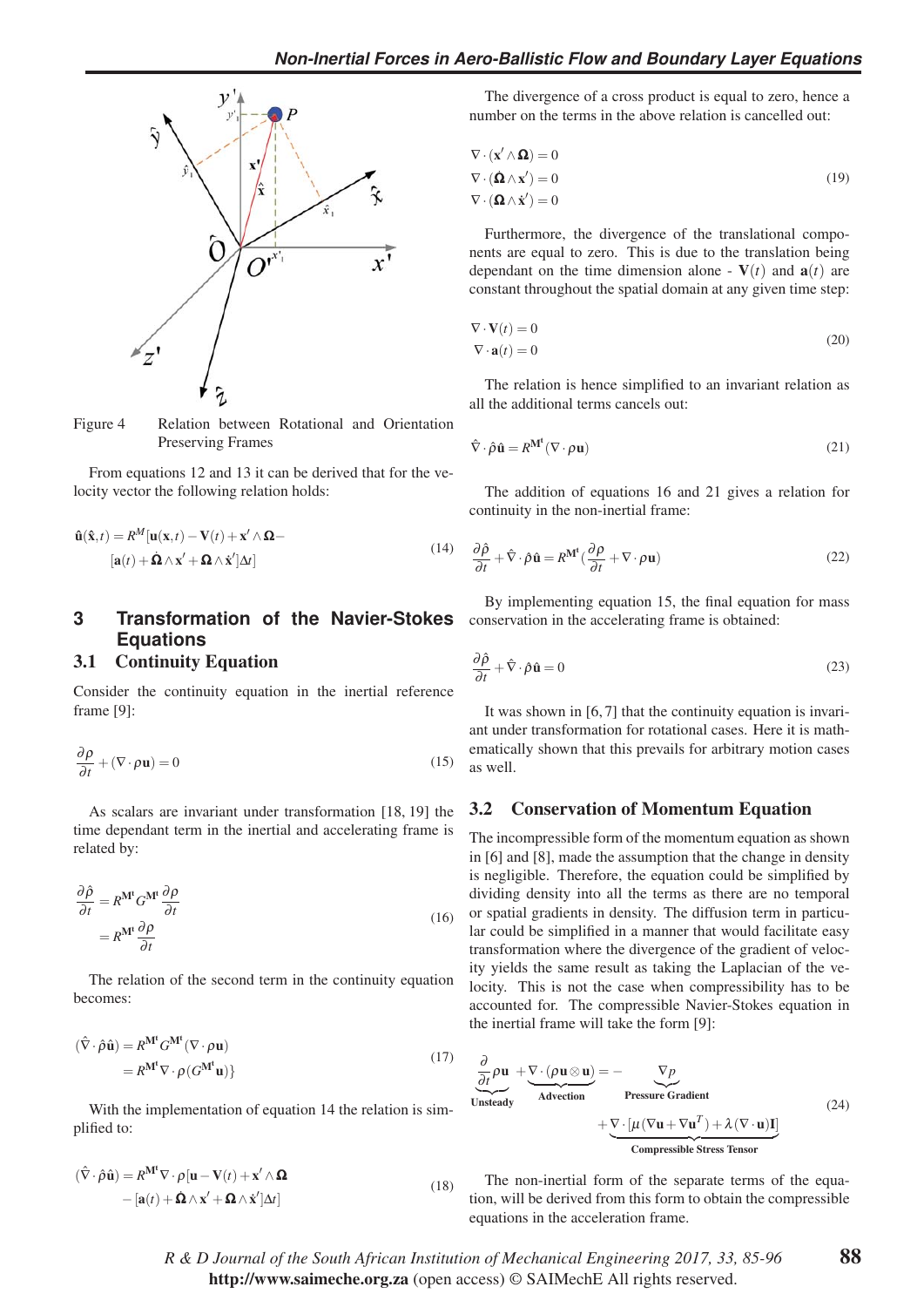#### 3.2.1 Unsteady Momentum Term Transformation

First consider the unsteady term in the non-inertial frame and apply the product rule for partial derivatives. This operation will result in two terms that was not considered during the incompressible case [6]:

$$
\frac{\partial}{\partial t}(\hat{\rho}\hat{\mathbf{u}}) = \hat{\rho}\frac{\partial \hat{\mathbf{u}}}{\partial t} + \hat{\mathbf{u}}\frac{\partial \hat{\rho}}{\partial t}
$$
(25)

The first transformation will concern the unsteady term  $\mathbf{x}'$ where an expression must be found for:

$$
\frac{\partial \hat{\mathbf{u}}}{\partial t}(\hat{\mathbf{x}}_t, t) = \lim_{\Delta t \to 0} \frac{\hat{\mathbf{u}}(\hat{\mathbf{x}}_{t+\Delta t}, t + \Delta t) - \hat{\mathbf{u}}(\hat{\mathbf{x}}, t)}{\Delta t}
$$
(26)

The first task is to find an expression for the term  $\hat{\mathbf{u}}(\hat{\mathbf{x}}_{t+\Delta t}, t + \Delta t)$ . The expression will take a form that is similar to equation 13:

$$
\hat{\mathbf{u}}(\hat{\mathbf{x}}_{t+\Delta t}, t+\Delta t) = R^{M^{t+\Delta t}} \mathbf{u}'(\mathbf{x}'_{t+\Delta t}, t+\Delta t)
$$
\n(27)

The Taylor series expansion for  $\mathbf{x}'_{t+\Delta t}$  is expressed as:

$$
\mathbf{x}'_{t+\Delta t} = \mathbf{x}'_t + \Delta t \mathbf{V}' + \frac{1}{2} \Delta t^2 \mathbf{a}' + O(\Delta t^3)
$$
 (28)

The expression above is as seen from the orientation preserving frame. Since this frame is free to translate, but not to rotate, only the rotation terms are relevant here. The equation above is truncate at the second order and with the substitution of the rotational components of equations 7 and 9 and further re-arrangement the equation becomes:

$$
\mathbf{x}'_{t+\Delta t} - \mathbf{x}'_t = \mathbf{x}'_{\Delta t} = \Delta t (\mathbf{\Omega} \wedge \mathbf{x}') + \frac{1}{2} \Delta t^2 (\mathbf{\Omega} \wedge \mathbf{x}' + \mathbf{\Omega} \wedge \mathbf{x}') \tag{29}
$$

The Fourier series expansion is obtained for  $\mathbf{u}'(\mathbf{x}'_{t+\Delta t}, t +$ Δ*t*). Substitute equation 29 into the expression to obtain:

$$
\mathbf{u}'(\mathbf{x}'_{t+\Delta t}, t+\Delta t) = \mathbf{u}'(\mathbf{x}'_{t}, t) + \{[\Delta t(\mathbf{\Omega} \wedge \mathbf{x}') + \frac{1}{2}\Delta t^2(\mathbf{\Omega} \wedge \mathbf{x}' + \mathbf{\Omega} \wedge \mathbf{x}')] \cdot \nabla\} \mathbf{u}(\mathbf{x}_t, t) + (\Delta t \frac{\partial}{\partial t}) \mathbf{u}(\mathbf{x}_t, t)
$$
(30)

The equation above is substituted into equation 27 to get the expression:

$$
\hat{\mathbf{u}}(\hat{\mathbf{x}}_{t+\Delta t}, t+\Delta t) = R^{M^{t+\Delta t}} \{ \mathbf{u}'(\mathbf{x}', t) + \{ [\Delta t (\mathbf{\Omega} \wedge \mathbf{x}')\n+ \frac{1}{2} \Delta t^2 (\mathbf{\Omega} \wedge \mathbf{x}' + \mathbf{\Omega} \wedge \mathbf{x}')] \cdot \nabla \} \mathbf{u}'(\mathbf{x}', t) + (\Delta t \frac{\partial}{\partial t}) \mathbf{u}'(\mathbf{x}', t)\n\}
$$
\n(31)

In order to complete the expression in equation 26 further definitions are required. The assumption was made that the point P is fixed in the rotating frame, and the rotation is around the object axis (meaning that  $O'$  and  $\hat{O}$  share an origin), then the relation of motion between two time steps are:

$$
\hat{\mathbf{x}} = R^{M^{t+\Delta t}} \mathbf{x'}_{t+\Delta t} = R^{M^t} \mathbf{x'}_t
$$
  

$$
\mathbf{x'}_t = R^{M^{\Delta t}} \mathbf{x'}_{t+\Delta t}
$$
 (32)

Next a Taylor series expansion for  $\mathbf{x}'_{t+\Delta t}$  is developed and the equation above is used to arrive at:

$$
x'_{t+\Delta t} = \mathbf{x}'_t + \Delta t \mathbf{V}' + \frac{1}{2} \Delta t^2 \mathbf{a}' + O[\Delta t^3]
$$
  
=  $R^{M^{\Delta t}} \mathbf{x}'_{t+\Delta t} + \Delta t (\mathbf{\Omega} \wedge \mathbf{x}')$   
+  $\frac{1}{2} \Delta t^2 (\mathbf{\Omega} \wedge \mathbf{x}' + \mathbf{\Omega} \wedge \mathbf{x}') + O[\Delta t^3]$  (33)

Re-arrange the expression above and consider it in the limit yields:

$$
\lim_{\Delta t \to 0} \frac{R^{M^{\Delta t}} \mathbf{x}'_{t + \Delta t} - \mathbf{x}'_{t + \Delta t}}{\Delta t}
$$
\n
$$
= \lim_{\Delta t \to 0} \left[ -\mathbf{\Omega} \wedge \mathbf{x}' - \frac{1}{2} \Delta t (\mathbf{\Omega} \wedge \mathbf{x}' + \mathbf{\Omega} \wedge \mathbf{x}') - O[\Delta t^3] \right]
$$
\n(34)

If this expression is considered for any vector b, and taken into account that  $\mathbf{x}_{t+\Delta t} \to \mathbf{x}_t$  as  $\Delta t \to 0$ , the following equation related to rotation is obtained:

$$
\lim_{\Delta t \to 0} \frac{R^{M^{\Delta t}} \mathbf{b} - \mathbf{b}}{\Delta t} = \mathbf{b} \wedge \mathbf{\Omega}
$$
\n(35)

With all the required expressions in place equation 26 can now be completed:

$$
\frac{\partial \hat{\mathbf{u}}}{\partial t}(\hat{\mathbf{x}}_t, t) = \lim_{\Delta t \to 0} \frac{R^{M^{t + \Delta t}} \{ [1 - \frac{1}{R^{M^{\Delta t}}} + \Delta t (\mathbf{\Omega} \wedge \mathbf{x}') \cdot \nabla \mathbf{x} \} + \frac{1}{2} \Delta t^2 (\hat{\mathbf{\Omega}} \wedge \mathbf{x}' + \mathbf{\Omega} \wedge \dot{\mathbf{x}}') \cdot \nabla ] \mathbf{u}'(\mathbf{x}'_t, t) + (\Delta t \frac{\partial}{\partial t}) \mathbf{u}'(\mathbf{x}'_t, t) \} \Delta t
$$
\n(36)

Equation 35 is used to simplify the expression above and with some re-arrangement of terms the following expression is obtained:

$$
\frac{\partial \hat{\mathbf{u}}}{\partial t}(\hat{\mathbf{x}}_t, t) = R^{M'} \left[ \frac{\partial}{\partial t} + (\mathbf{\Omega} \wedge \mathbf{x}') \cdot \nabla - \mathbf{\Omega} \wedge \right] \left[ G^{M'} \mathbf{u}(\mathbf{x}_t, t) \right]
$$
(37)

This equation above will retain its current form irrespective of any further changes in acceleration. All other terms that is inserted to account for variation in acceleration will become negligible when the expression is considered in the limit.

Substitute equation 37 into equation 25 and with the aid of equation 13 and further manipulation the above becomes:

$$
\frac{\partial}{\partial t}(\hat{\rho}\hat{\mathbf{u}}) = R^{M'}G^{M'}[\rho \frac{\partial \mathbf{u}}{\partial t} + \rho(\mathbf{\Omega} \wedge \mathbf{x}') \cdot \nabla \mathbf{u} - \rho \mathbf{\Omega} \wedge \mathbf{u} + \mathbf{u}\frac{\partial \rho}{\partial t}] \tag{38}
$$

The product rule is then used to combine the terms  $\rho \frac{\partial \mathbf{u}}{\partial t}$  and  $\mathbf{u} \frac{\partial \rho}{\partial t}$  so that the equation simplifies to: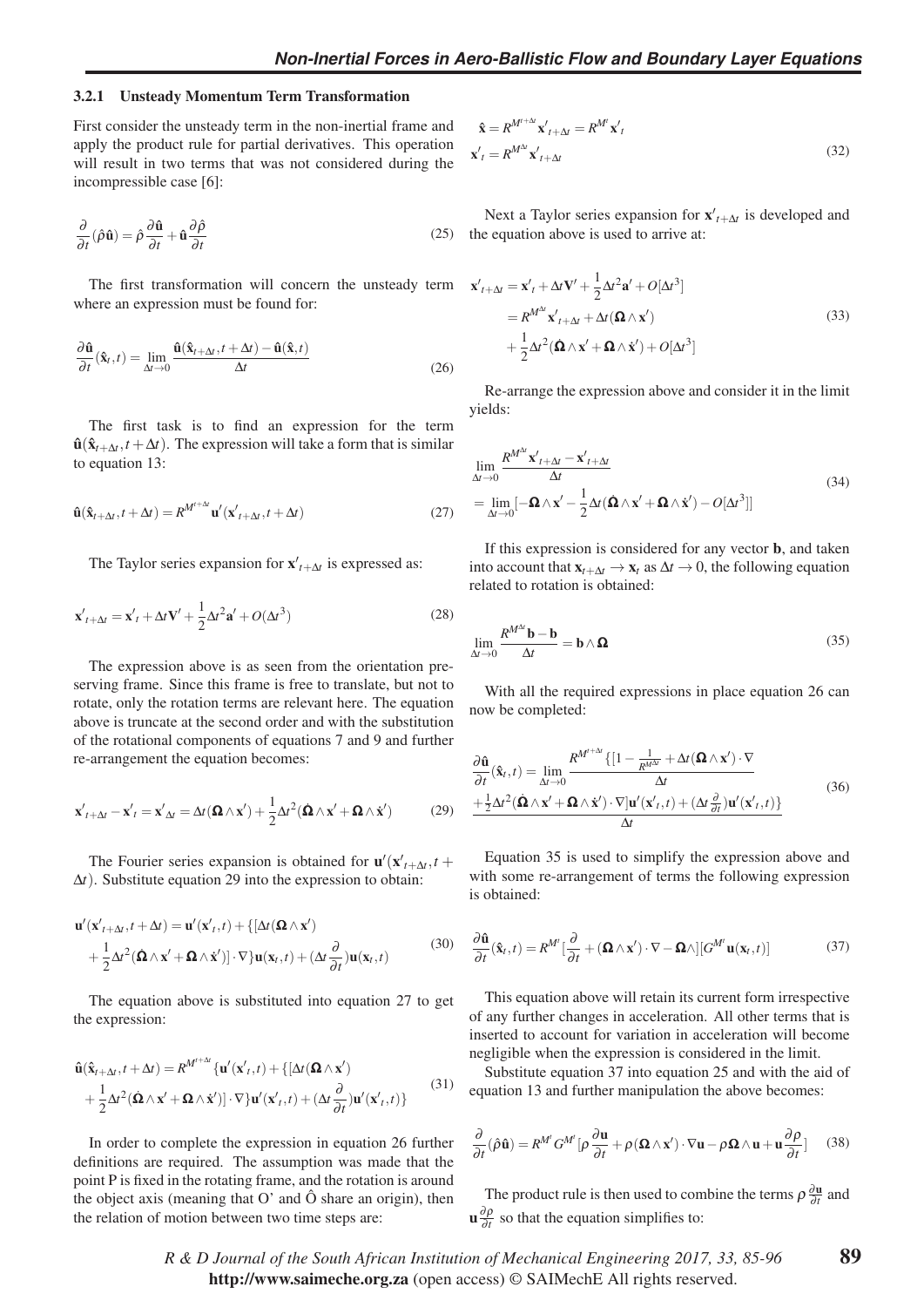$$
\frac{\partial}{\partial t}(\hat{\rho}\hat{\mathbf{u}}) = R^{M'} \left[ \frac{\partial}{\partial t}(\rho) + \rho (\mathbf{\Omega} \wedge \mathbf{x}') \cdot \nabla - \rho \mathbf{\Omega} \wedge \right] G^{M'} \mathbf{u}
$$
(39)

Equation 14 is substituted in the equation above to remove the modified Galilean operator from the equation:

$$
\frac{\partial \rho \hat{\mathbf{u}}}{\partial t}(\hat{\mathbf{x}}_t, t) = R^{M'} \left[ \frac{\partial}{\partial t} (\rho) + \rho (\mathbf{\Omega} \wedge \mathbf{x}') \cdot \nabla - \rho \mathbf{\Omega} \wedge \right] (\mathbf{u}(\mathbf{x}_t, t))
$$
\n
$$
+ R^{M'} \left[ \frac{\partial}{\partial t} (\rho) + \rho (\mathbf{\Omega} \wedge \mathbf{x}') \cdot \nabla - \rho \mathbf{\Omega} \wedge \right] (\mathbf{V}(t))
$$
\n
$$
+ R^{M'} \left[ \frac{\partial}{\partial t} (\rho) + \rho (\mathbf{\Omega} \wedge \mathbf{x}') \cdot \nabla - \rho \mathbf{\Omega} \wedge \right] (\mathbf{x}' \wedge \mathbf{\Omega})
$$
\n
$$
+ R^{M'} \left[ \frac{\partial}{\partial t} (\rho) + \rho (\mathbf{\Omega} \wedge \mathbf{x}') \cdot \nabla - \rho \mathbf{\Omega} \wedge \right] (\mathbf{a}(t)) \Delta t
$$
\n
$$
+ R^{M'} \left[ \frac{\partial}{\partial t} (\rho) + \rho (\mathbf{\Omega} \wedge \mathbf{x}') \cdot \nabla - \rho \mathbf{\Omega} \wedge \right] (\mathbf{\Omega} \wedge \mathbf{x}' + \mathbf{\Omega} \wedge \mathbf{x}') \Delta t
$$
\n(40)

The different parts of  $\left[\frac{\partial}{\partial t}(\rho) + \rho(\mathbf{\Omega} \wedge \mathbf{x}') \cdot \nabla - \rho \mathbf{\Omega} \wedge\right](\mathbf{x}' \wedge \mathbf{x}')$  $\Omega$ ), which is the third combination of terms in equation 40, will now be considered.

The transient term in the equation above can be expanded on with the use of the product rule for partial differential equations:

$$
\frac{\partial}{\partial t}(\mathbf{x}' \wedge \mathbf{\Omega}) = \frac{\partial \mathbf{x}'}{\partial t} \wedge \mathbf{\Omega} + (\mathbf{x}' \wedge \frac{\partial \mathbf{\Omega}}{\partial t})
$$
(41)

In the equation above the first term on the right hand side represents the unsteady motion of point P in the frame in cases where the rotation is not purely about the fixed axis. In pure rotation cases this term will be equal to zero. The second term represents the unsteady rotation, this is referred to as the Euler fictitious force.

The terms  $[(\mathbf{\Omega} \wedge \mathbf{x}') \cdot \nabla - \mathbf{\Omega} \wedge ](\mathbf{x}' \wedge \mathbf{\Omega})$  is equal to zero and cancels out:

$$
[(\mathbf{\Omega} \wedge \mathbf{x}') \cdot \nabla - \mathbf{\Omega} \wedge ](\mathbf{x}' \wedge \mathbf{\Omega}) = 0 \tag{42}
$$

The relation  $\left[\frac{\partial}{\partial t}(\rho) + \rho (\mathbf{\Omega} \wedge \mathbf{x}') \cdot \nabla - \rho \mathbf{\Omega} \wedge \right] (\mathbf{x}' \wedge \mathbf{\Omega})$  will, for this case, simplify to:

$$
\left[\frac{\partial}{\partial t}(\rho) + \rho(\mathbf{\Omega} \wedge \mathbf{x}') \cdot \nabla - \rho \mathbf{\Omega} \wedge \right] (\mathbf{x}' \wedge \mathbf{\Omega}) = \rho \dot{\mathbf{x}}' \wedge \mathbf{\Omega} + \rho \mathbf{x}' \wedge \dot{\mathbf{\Omega}} \quad (43)
$$

The entire fourth combination of terms in equation 40 falls away, if not due to the mathematics, it will fall away in the limit due to the Δ*t* term.

The above leads to the final description of the unsteady terms in the momentum equation for arbitrary acceleration:

$$
\frac{\partial \rho \hat{\mathbf{n}}}{\partial t}(\hat{\mathbf{x}}_t, t) = R^{M'} \left[ \frac{\partial}{\partial t} (\rho) \right]
$$
  
Coriolis  
+  $\rho (\mathbf{\Omega} \wedge \mathbf{x}') \cdot \nabla - \rho \mathbf{\Omega} \wedge \left[ \mathbf{u}(\mathbf{x}_t, t) - \mathbf{V}(t) \right]$   
+  $R^{M'} \left( \underbrace{\rho \dot{\mathbf{x}}' \wedge \mathbf{\Omega}}_{\text{In frame motion}} + \underbrace{\rho \mathbf{x}' \wedge \dot{\mathbf{\Omega}}}_{\text{Euler}} \right)$  (44)

In any arbitrary acceleration case, this is the form the unsteady component of the equation will always take. Additional higher order terms that appear in the relative equations will become negligible in the limit due to the Δ*t*.

Take note in this equation of the appearance of a part of the Coriolis effect and the Euler effect.

#### 3.2.2 Advection Term Transformation

The relation between the frames for the advection term in the compressible Navier-Stokes momentum equation is:

$$
\hat{\nabla} \cdot (\hat{\rho} \hat{\mathbf{u}} \otimes \hat{\mathbf{u}}) = R^{M'} G^{M'} [\nabla \cdot (\rho \mathbf{u} \otimes \mathbf{u})]
$$
(45)

By using equation 12 and the identity below the equation can be simplified.

$$
(\nabla \cdot \mathbf{a}) \otimes (\mathbf{x}' \wedge \mathbf{\Omega}) = \mathbf{a} \wedge \mathbf{\Omega}
$$
 (46)

This will lead to the following expression for relating the diffusion term in the non-inertial frame to the terms in the inertial frame:

$$
\hat{\nabla} \cdot (\hat{\rho} \hat{\mathbf{u}} \otimes \hat{\mathbf{u}}) = R^{M'} [\nabla \cdot \rho \mathbf{u} \otimes \mathbf{u} + \overbrace{\rho \mathbf{u} \wedge \Omega}^{Coriolis} + (\rho \mathbf{x}' \wedge \Omega) \otimes \mathbf{u} + (\rho \mathbf{x}' \wedge \Omega) \wedge \Omega + \underbrace{\rho \mathbf{v}(t) \wedge \Omega}_{Centrifugal}]
$$
\n(47)

The original of the second part of the Coriolis and the Centrifugal terms can be seen here. Furthermore, an additional term that represents the change in diffusion due to the interaction between the translating and rotating part of the flow can be seen here.

#### 3.2.3 Pressure Gradient Term Transformation

The pressure gradient term in the momentum equation is transformed. This part of the equation remain invariant since it is a scalar.

$$
\hat{\nabla}\hat{p} = R^{M'} G^{M'} \nabla p
$$
  
\n
$$
\hat{\nabla}\hat{p} = R^{M'} \nabla p
$$
\n(48)

#### 3.2.4 Diffusion Term Transformation

In the transformation of the diffusion term the difference between the compressible and incompressible cases must be noted. The divergence of the velocity vector is not negligible, therefore the completed diffusion term must be accounted for. The expression for relating the diffusion term between the frames hence becomes:

$$
\hat{\nabla} \cdot [\hat{\mu} (\hat{\nabla} \hat{\mathbf{u}} + \hat{\nabla} \hat{\mathbf{u}}^T) + \hat{\lambda} (\hat{\nabla} \cdot \hat{\mathbf{u}}) \hat{\mathbf{I}}] \n= R^{M'} G^{M'} \nabla \cdot [\mu (\nabla \mathbf{u} + \nabla \mathbf{u}^T) + \lambda (\nabla \cdot \mathbf{u}) \mathbf{I}]
$$
\n(49)

*R&DJournal of the South African Institution of Mechanical Engineering 2017, 33, 85-96* http://www.saimeche.org.za (open access) © SAIMechE All rights reserved.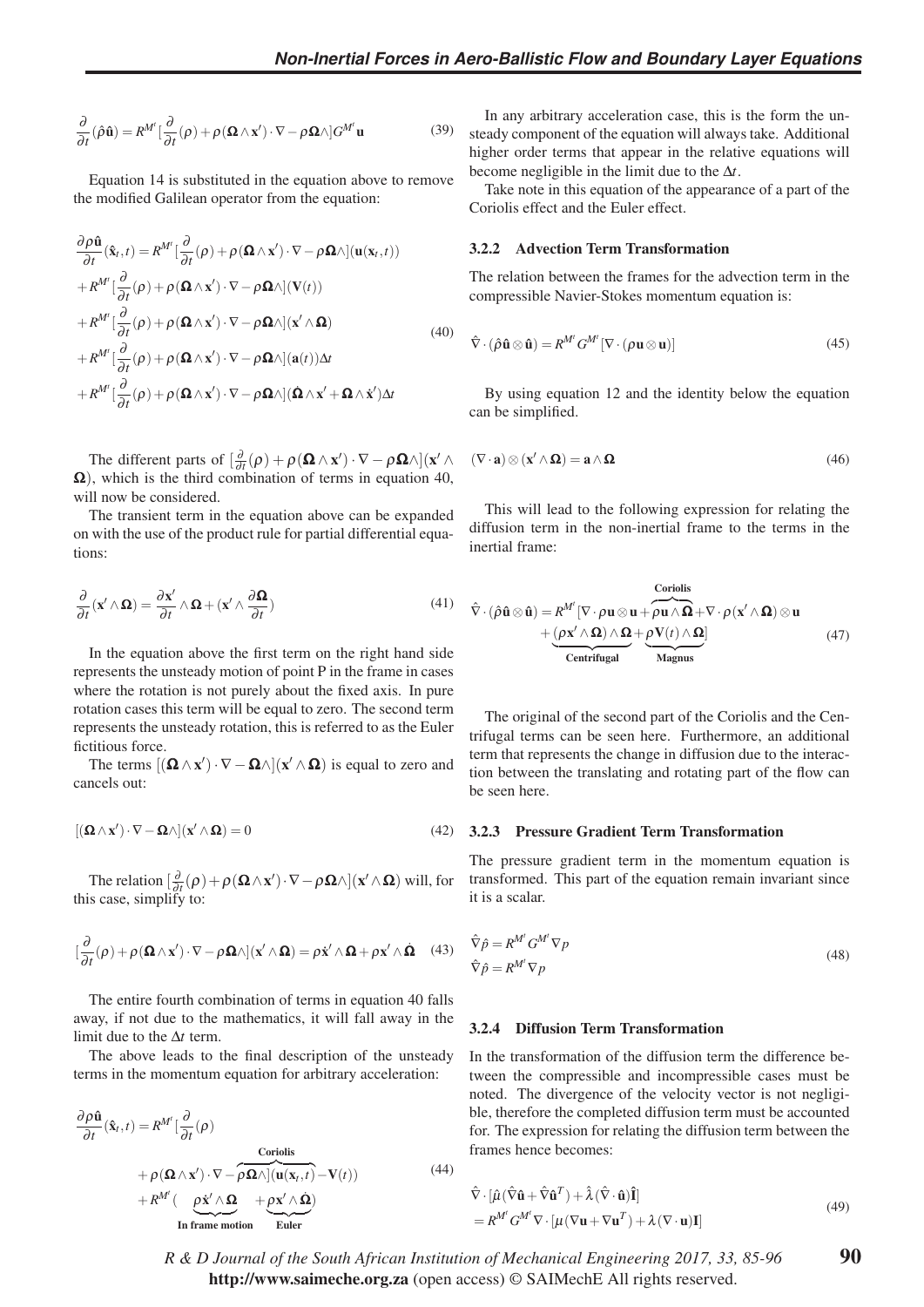With the implementation of equation 14, the right hand side of the equations becomes:

If it is considered that,

$$
\nabla(\mathbf{x}' \wedge \mathbf{\Omega}) + \nabla(\mathbf{x}' \wedge \mathbf{\Omega})^T = 0
$$
  
 
$$
\nabla \cdot (\mathbf{x}' \wedge \mathbf{\Omega}) = 0
$$
 (50)

It can be shown that the diffusion component of the momentum equation is invariant for constant rotation conditions:

$$
\hat{\nabla} \cdot [\hat{\mu} (\hat{\nabla} \hat{\mathbf{u}} + \hat{\nabla} \hat{\mathbf{u}}^T) + \hat{\lambda} (\hat{\nabla} \cdot \hat{\mathbf{u}}) \hat{\mathbf{I}} \n= R^{\Omega t} \nabla \cdot [\mu (\nabla \mathbf{u} + \nabla \mathbf{u}^T) + \lambda (\nabla \cdot \mathbf{u}) \mathbf{I}]
$$
\n(51)

#### 3.2.5 Final Transformation of the Non-Inertial Momentum Equation

The final transformation of the momentum equation relies on the summation of the transient and advection terms, as well as further manipulation of the resulting groups of terms.

Group 1  
\n
$$
\frac{\partial \hat{\rho} \hat{\mathbf{u}}}{\partial t} + \hat{\nabla} \cdot (\hat{\rho} \hat{\mathbf{u}} \otimes \hat{\mathbf{u}}) = R^{M'} \left[ \frac{\partial}{\partial t} (\rho \mathbf{u}) + \nabla \cdot \rho \mathbf{u} \otimes \mathbf{u} - \frac{\partial}{\partial t} (\rho \mathbf{V}(t)) \right]
$$
\nGroup 2  
\n
$$
+ \rho \dot{\mathbf{x}}' \wedge \mathbf{\Omega} + \rho \mathbf{x}' \wedge \mathbf{\Omega} + (\rho \mathbf{x}' \wedge \mathbf{\Omega}) \wedge \mathbf{\Omega} + 2\rho \mathbf{u} \wedge \mathbf{\Omega}
$$
\nGroup 3  
\n
$$
+ \nabla \cdot \rho (\mathbf{x}' \wedge \mathbf{\Omega}) \otimes \mathbf{u} + \rho (\mathbf{\Omega} \wedge \mathbf{x}') \cdot \nabla \mathbf{u} - \rho (\mathbf{\Omega} \wedge \mathbf{x}') \cdot \nabla \mathbf{V}(t)
$$
\nGroup 3  
\n
$$
+ \rho \mathbf{V}(t) \wedge \mathbf{\Omega} + \rho \mathbf{\Omega} \wedge \mathbf{V}(t))
$$
\n(52)

Group 1 is replace by the equation below, where equation 24 was used the rotational transform multiplied through the equation. Subsequently the non-inertial form of the terms were obtained:

$$
R^{M'}\left[\frac{\partial}{\partial t}(\rho \mathbf{u}) + \nabla \cdot \rho \mathbf{u} \otimes \mathbf{u}\right]
$$
  
=  $R^{M'}\left[-\nabla p + \nabla \cdot \left[\mu (\nabla \mathbf{u} + \nabla \mathbf{u}^T) + \lambda (\nabla \cdot \mathbf{u})\mathbf{I}\right]\right]$   
=  $-\hat{\nabla}\hat{p} + \hat{\nabla} \cdot \left[\hat{\mu}(\hat{\nabla}\hat{\mathbf{u}} + \hat{\nabla}\hat{\mathbf{u}}^T) + \hat{\lambda}(\hat{\nabla} \cdot \hat{\mathbf{u}})\hat{\mathbf{I}}\right]$  (53)

The group 2 terms represents the majority of the fictitious forces. These were manipulated as shown below to determine the non-inertial form:

$$
R^{M'}[\rho \dot{\mathbf{x}}' \wedge \mathbf{\Omega} + \rho \mathbf{x}' \wedge \dot{\mathbf{\Omega}} + (\rho \mathbf{x}' \wedge \mathbf{\Omega}) \wedge \mathbf{\Omega} + 2\rho \mathbf{u} \wedge \mathbf{\Omega}]
$$
  
=  $\rho \hat{\mathbf{x}} \wedge \mathbf{\Omega} + \rho \hat{\mathbf{x}} \wedge \dot{\mathbf{\Omega}} - \rho \hat{\mathbf{x}} \wedge \mathbf{\Omega} \wedge \mathbf{\Omega} + 2\rho \hat{\mathbf{u}} \wedge \mathbf{\Omega} + 2\rho \mathbf{V}(t) \wedge \mathbf{\Omega}$  (54)

The remainder of the terms, group 3 conveniently cancels each other out.

$$
\nabla \cdot \rho(\mathbf{x}' \wedge \mathbf{m}) \otimes \mathbf{u} + \rho(\mathbf{\Omega} \wedge \mathbf{x}') \cdot \nabla \mathbf{u} - \rho(\mathbf{\Omega} \wedge \mathbf{x}') \cdot \nabla \mathbf{V}(t) + \rho \mathbf{V}(t) \wedge \mathbf{\Omega} + \rho \mathbf{\Omega} \wedge \mathbf{V}(t))] = 0
$$
\n(55)

Summation of the transformed parts of the momentum equation lead to the final form of the compressible, noninertial momentum equation for full arbitrary motion:

$$
\frac{\partial \hat{\rho} \hat{\mathbf{u}}}{\partial t} + \hat{\nabla} \cdot (\hat{\rho} \hat{\mathbf{u}} \otimes \hat{\mathbf{u}}) = -\hat{\nabla} \hat{\rho} + \hat{\nabla} \cdot [\hat{\mu} (\hat{\nabla} \hat{\mathbf{u}} + \hat{\nabla} \hat{\mathbf{u}}^T) + \hat{\lambda} (\hat{\nabla} \cdot \hat{\mathbf{u}}) \hat{\mathbf{I}}] \n- \underbrace{\frac{\partial}{\partial t} (\rho \mathbf{V}(t))}{\frac{\partial}{\partial t} + \rho \hat{\mathbf{x}} \wedge \mathbf{\Omega} + \rho \hat{\mathbf{x}} \wedge \mathbf{\Omega} + 2\rho \hat{\mathbf{u}} \wedge \mathbf{\Omega} \wedge \mathbf{\Omega} \wedge \mathbf{\Omega} \wedge \mathbf{\Omega} \wedge \mathbf{\Omega} \wedge \mathbf{\Omega} \wedge \mathbf{\Omega} \wedge \mathbf{\Omega} \wedge \mathbf{\Omega} \wedge \mathbf{\Omega} \wedge \mathbf{\Omega} \wedge \mathbf{\Omega} \wedge \mathbf{\Omega} \wedge \mathbf{\Omega} \wedge \mathbf{\Omega} \wedge \mathbf{\Omega} \wedge \mathbf{\Omega} \wedge \mathbf{\Omega} \wedge \mathbf{\Omega} \wedge \mathbf{\Omega} \wedge \mathbf{\Omega} \wedge \mathbf{\Omega} \wedge \mathbf{\Omega} \wedge \mathbf{\Omega} \wedge \mathbf{\Omega} \wedge \mathbf{\Omega} \wedge \mathbf{\Omega} \wedge \mathbf{\Omega} \wedge \mathbf{\Omega} \wedge \mathbf{\Omega} \wedge \mathbf{\Omega} \wedge \mathbf{\Omega} \wedge \mathbf{\Omega} \wedge \mathbf{\Omega} \wedge \mathbf{\Omega} \wedge \mathbf{\Omega} \wedge \mathbf{\Omega} \wedge \mathbf{\Omega} \wedge \mathbf{\Omega} \wedge \mathbf{\Omega} \wedge \mathbf{\Omega} \wedge \mathbf{\Omega} \wedge \mathbf{\Omega} \wedge \mathbf{\Omega} \wedge \mathbf{\Omega} \wedge \mathbf{\Omega} \wedge \mathbf{\Omega} \wedge \mathbf{\Omega} \wedge \mathbf{\Omega} \wedge \mathbf{\Omega} \wedge \mathbf{\Omega} \wedge \mathbf{\Omega} \wedge \mathbf{\Omega} \wedge \mathbf{\Omega} \wedge \mathbf{\Omega} \wedge \mathbf{\Omega} \wedge \mathbf{\Omega} \wedge \mathbf
$$

# 3.3 Energy Equation

Consider the energy equation in the inertial frame [9]:

$$
\frac{\partial \rho \varepsilon}{\partial t} + (\nabla \cdot \rho \varepsilon \mathbf{u}) = -p(\nabla \cdot \mathbf{u}) + \nabla \cdot (k \nabla T) + \Phi \tag{57}
$$

The various terms can be transformed to the non-inertial frame separately and then combined to obtain the energy equation in the non-inertial frame.

The time dependant term can be related between the frames as shown below since scalars are invariant under transformation:

$$
\frac{\partial \hat{\rho}\hat{\varepsilon}}{\partial t} = R^M \frac{\partial \rho \varepsilon}{\partial t}
$$
\n(58)

The relation for the convective term between the inertial and non-inertial frame is shown below. This equation can be expanded upon with the used of equation 14:

$$
(\hat{\nabla} \cdot \hat{\rho} \hat{\varepsilon} \hat{\mathbf{u}}) = R^M G^M (\nabla \cdot \rho \varepsilon \mathbf{u})
$$
  
=  $R^M [\nabla \cdot \rho \varepsilon (\mathbf{u} - \mathbf{V}(t) + \mathbf{x}' \wedge \mathbf{\Omega} - [\mathbf{a}(t) + \mathbf{\Omega} \wedge \mathbf{x}' + \mathbf{\Omega} \wedge \mathbf{x}'] \Delta t)]$  (59)

The second and third terms on the right hand side of the equation above was shown in equation 20 to be equal to zero. The convective term therefore becomes Galilean invariant under transformation:

$$
(\hat{\nabla} \cdot \hat{\rho} \hat{\boldsymbol{\epsilon}} \hat{\mathbf{u}}) = R^M (\nabla \cdot \rho \boldsymbol{\epsilon} \mathbf{u})
$$
\n(60)

The term that represents the rate of work done by the normal force can be related in the inertial and non-inertial frames as shown below. This term can be expanded upon using equation 14.

$$
-\hat{p}(\hat{\nabla} \cdot \hat{\mathbf{u}}) = R^M G^M [-p(\nabla \cdot \mathbf{u})]
$$
  
=  $R^M [-p\nabla \cdot (\mathbf{u} - \mathbf{V}(t) + \mathbf{x}' \wedge \mathbf{\Omega} - [\mathbf{a}(t) + \mathbf{\Omega} \wedge \mathbf{x}' + \mathbf{\Omega} \wedge \mathbf{x}'] \Delta t)]$  (61)

Showing that the second and third terms is again equal to zero, the same as above and indicated in equation 20, this transformation is also invariant.

91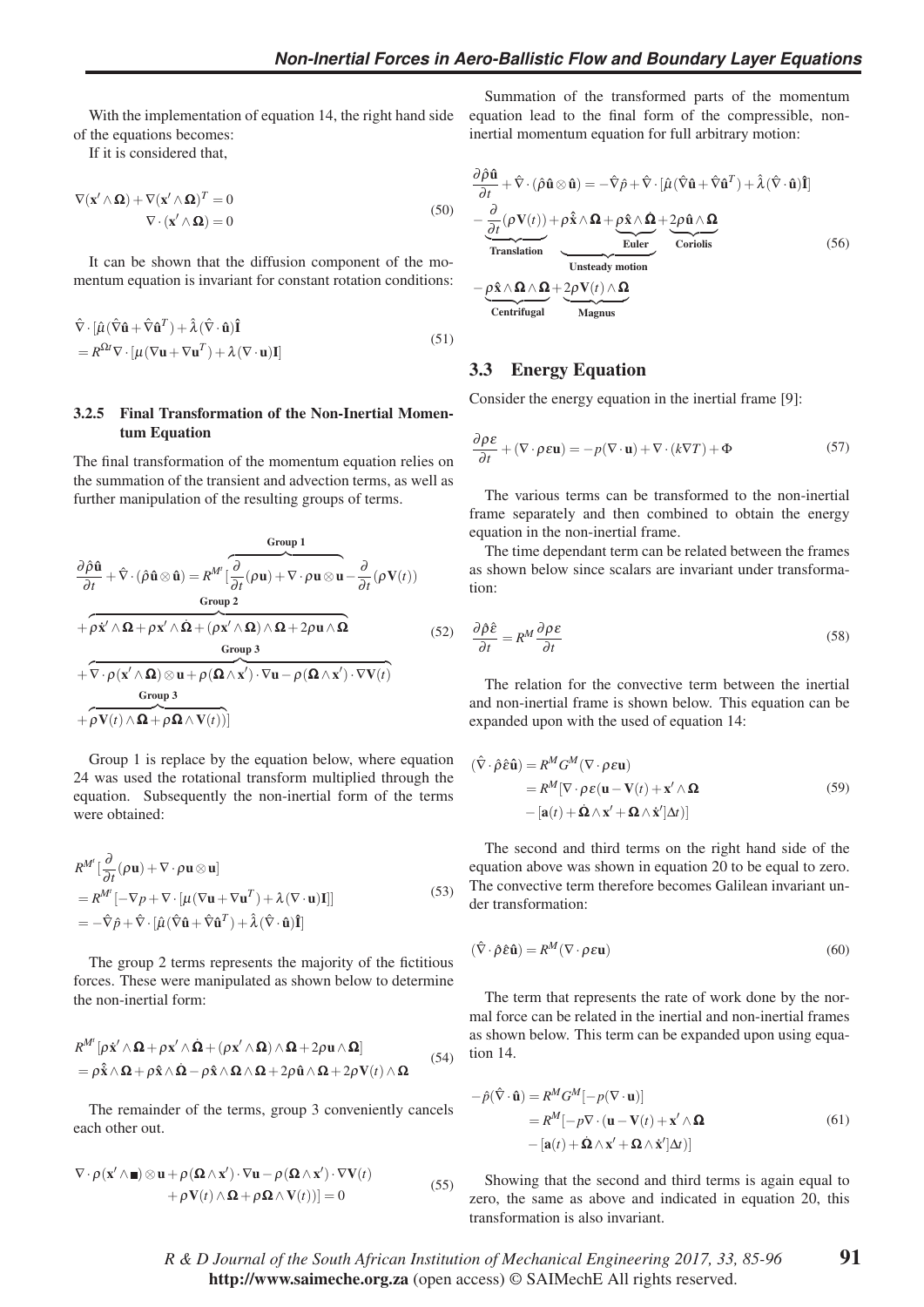$$
-\hat{p}(\hat{\nabla} \cdot \hat{\mathbf{u}}) = R^{M'}[-p \nabla \cdot \mathbf{u}]
$$
\n(62)

The diffusive term in the non-inertial frame can be expressed in the inertial frame with the following relation:

$$
\hat{\nabla} \cdot (\hat{k}\hat{\nabla}\hat{T}) = R^{M'} G^{M'} [\nabla \cdot (k\nabla T)] \tag{63}
$$

Since *k* and *T* are scalars the relation is invariant under transformation:

$$
\hat{\nabla} \cdot (\hat{k}\hat{\nabla}\hat{T}) = R^{M'} \left[ \nabla \cdot (k\nabla T) \right] \tag{64}
$$

The full relation between the non-inertial and inertial frames for the energy equation can be obtained by summation of the components obtained above. This leads to the equation:

$$
\frac{\partial \hat{\rho}\hat{\epsilon}}{\partial t} + (\hat{\nabla} \cdot \hat{\rho}\hat{\epsilon}\hat{\mathbf{u}}) + \hat{p}(\hat{\nabla} \cdot \hat{\mathbf{u}}) - \hat{\nabla} \cdot (\hat{k}\hat{\nabla}\hat{T}) + \hat{\Phi}
$$
\n
$$
= R^{M'} \left[ \frac{\partial \rho \epsilon}{\partial t} + (\nabla \cdot \rho \epsilon \mathbf{u}) + p(\nabla \cdot \mathbf{u}) - \nabla \cdot (k\nabla T) \right] + \Phi
$$
\n(65)

The right hand side of the equation is equal to zero, this can be seen from re-arrangement of the terms in equation 57. The non-inertial energy equation is invariant under transformation in this specific case for constant acceleration in rotation [3], but it can be seen that this equation will remain in this form even if the acceleration is not constant. Equation 23 is further used to arrive at:

$$
\frac{\partial \hat{\rho}\hat{\varepsilon}}{\partial t} + (\hat{\nabla} \cdot \hat{\rho}\hat{\varepsilon}\hat{\mathbf{u}}) = -\hat{\rho}(\hat{\nabla} \cdot \hat{\mathbf{u}})\hat{\nabla} \cdot (\hat{k}\hat{\nabla}\hat{T}) + \hat{\Phi}
$$
(66)

# **4 Boundary Layer Equations for Arbitrary Accelerating Flow**

The Blasius solution to the flat plate flow is a classic solution to the boundary layer on a flat plate. Monaghan's solution [20] extended the solution to obtain an approximation for the flat plate boundary layer in compressible conditions. Extensive work was done by [1, 21, 22] to determine the boundary layer equations on rotating blades, but it appears that limited work has been done on boundary layer in arbitrary acceleration. In this section the boundary layer equations for the flat plate in arbitrary acceleration is derived (figure 5) in the same manner as indicated in [6].

#### 4.1 Flat Plate in Cartesian Components

The continuity equation was derived in vector form in the previous section as shown in equation 23.

$$
\frac{\partial \hat{\rho}}{\partial t} + \hat{\nabla} \cdot \hat{\rho} \hat{\mathbf{u}} = 0 \tag{67}
$$

The component form of the equation is required for determining the boundary layer equation:



Figure 5

$$
\frac{\partial \hat{\rho}}{\partial t} + \frac{\partial \hat{u}}{\partial \hat{x}} + \frac{\partial \hat{v}}{\partial \hat{y}} + \frac{\partial \hat{w}}{\partial \hat{z}} = 0
$$
 (68)

The momentum equation was derived in vector form in equation 56.

$$
\frac{\partial \hat{\rho} \hat{\mathbf{u}}}{\partial t} + \hat{\nabla} \cdot (\hat{\rho} \hat{\mathbf{u}} \otimes \hat{\mathbf{u}}) = -\hat{\nabla} \hat{\rho} \n+ \hat{\nabla} \cdot [\hat{\mu} (\hat{\nabla} \hat{\mathbf{u}} + \hat{\nabla} \hat{\mathbf{u}}^T) + \hat{\lambda} (\hat{\nabla} \cdot \hat{\mathbf{u}}) \hat{\mathbf{I}}] \n- \frac{\partial}{\partial t} (\rho \mathbf{V}(t)) + \rho \hat{\mathbf{x}} \wedge \mathbf{\Omega} + \rho \hat{\mathbf{x}} \wedge \hat{\mathbf{\Omega}} + 2\rho \hat{\mathbf{u}} \wedge \mathbf{\Omega} \n- \rho \hat{\mathbf{x}} \wedge \mathbf{\Omega} \wedge \mathbf{\Omega} + 2\rho \mathbf{V}(t) \wedge \mathbf{\Omega}
$$
\n(69)

In component form the equation becomes as shown below for x-momentum, y-momentum and z-momentum respectively:

$$
\frac{\partial \hat{\rho}\hat{u}}{\partial t} + \hat{u}\frac{\partial \hat{\rho}\hat{u}}{\partial \hat{x}} + \hat{v}\frac{\partial \hat{\rho}\hat{u}}{\partial \hat{y}} + \hat{w}\frac{\partial \hat{\rho}\hat{u}}{\partial \hat{z}} = -\frac{\partial \hat{\rho}}{\partial \hat{x}} \n+ \frac{\partial}{\partial \hat{x}} \Big[ 2\mu \frac{\partial \hat{u}}{\partial \hat{x}} + \lambda \Big( \frac{\partial \hat{u}}{\partial \hat{x}} + \frac{\partial \hat{v}}{\partial \hat{y}} + \frac{\partial \hat{w}}{\partial \hat{z}} \Big) \Big] \n+ \frac{\partial}{\partial \hat{y}} \Big[ \mu \Big( \frac{\partial \hat{u}}{\partial \hat{y}} + \frac{\partial \hat{v}}{\partial \hat{x}} \Big) \Big] \n+ \frac{\partial}{\partial \hat{z}} \Big[ \mu \Big( \frac{\partial \hat{u}}{\partial \hat{z}} + \frac{\partial \hat{w}}{\partial \hat{x}} \Big) \Big] \n+ 2\hat{\rho}\hat{v}\omega_z - 2\hat{\rho}\hat{w}\omega_y \n+ \hat{\rho}\hat{x}(\omega_z^2 + \omega_y^2) - \hat{\rho}\hat{y}\omega_x\omega_y - \hat{\rho}\hat{z}\omega_x\omega_z \n+ \hat{\rho}\hat{y}\omega_z - \hat{\rho}\hat{z}\omega_y + \hat{\rho}\hat{y}\omega_z - \hat{\rho}\hat{z}\omega_y \n+ 2\hat{\rho}V_y\omega_z - 2\hat{\rho}V_z\omega_y - \frac{\partial \hat{\rho}V_x}{\partial t}
$$
\n(70)

# *R&DJournal of the South African Institution of Mechanical Engineering 2017, 33, 85-96* http://www.saimeche.org.za (open access) © SAIMechE All rights reserved.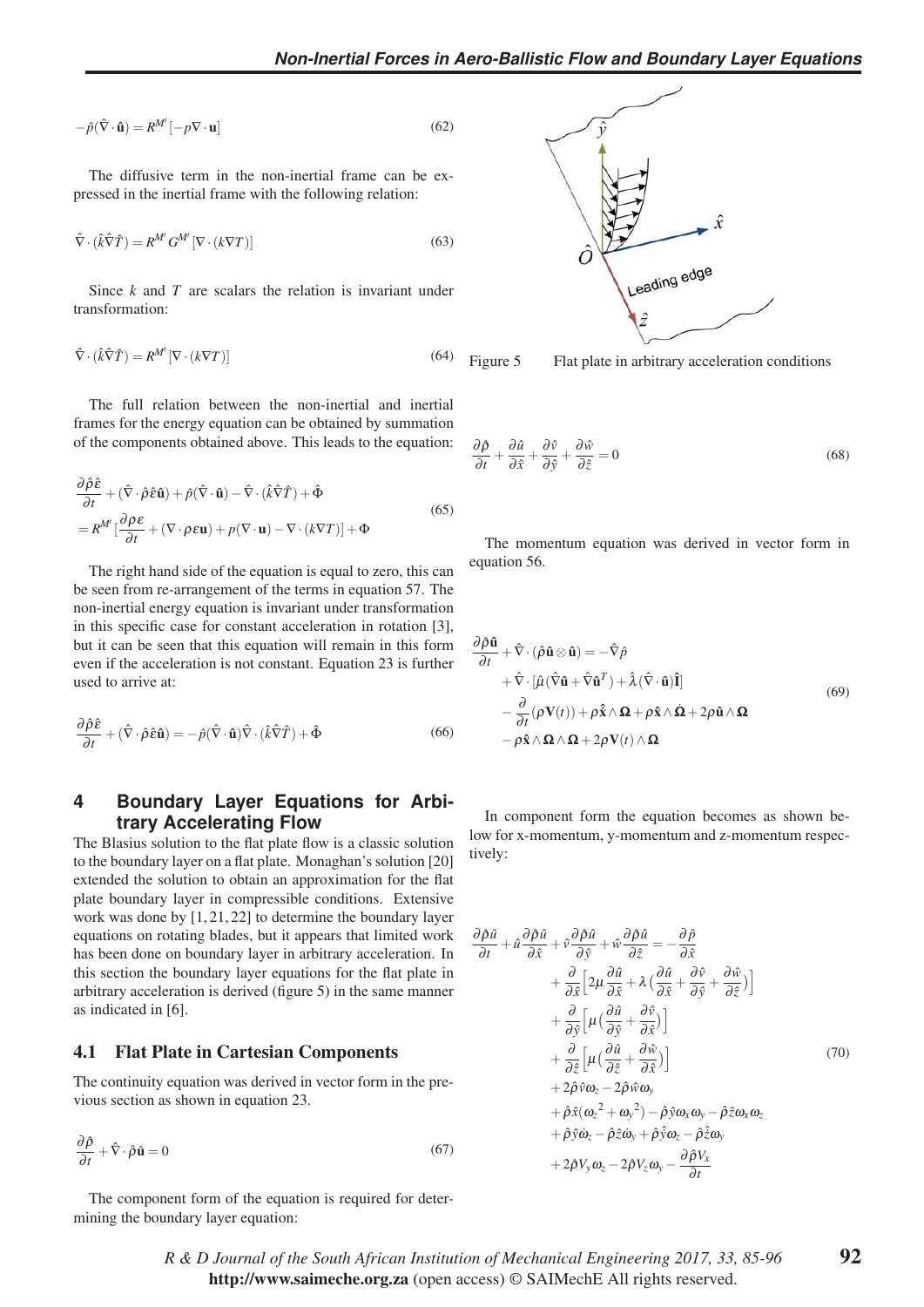



Figure 6 Boundary Layer Parameters

$$
\frac{\partial \hat{\rho}\hat{v}}{\partial t} + \hat{u}\frac{\partial \hat{\rho}\hat{v}}{\partial \hat{x}} + \hat{v}\frac{\partial \hat{\rho}\hat{v}}{\partial \hat{y}} + \hat{w}\frac{\partial \hat{\rho}\hat{v}}{\partial \hat{z}} = -\frac{\partial \hat{\rho}}{\partial \hat{y}} \n+ \frac{\partial}{\partial \hat{x}}\left[\mu\left(\frac{\partial \hat{u}}{\partial \hat{y}} + \frac{\partial \hat{v}}{\partial \hat{x}}\right)\right] \n+ \frac{\partial}{\partial \hat{y}}\left[2\mu\frac{\partial \hat{v}}{\partial \hat{y}} + \lambda\left(\frac{\partial \hat{u}}{\partial \hat{x}} + \frac{\partial \hat{v}}{\partial \hat{y}} + \frac{\partial \hat{w}}{\partial \hat{z}}\right)\right] \n+ \frac{\partial}{\partial \hat{z}}\left[\mu\left(\frac{\partial \hat{v}}{\partial \hat{z}} + \frac{\partial \hat{w}}{\partial \hat{y}}\right)\right] \n+ 2\hat{\rho}\hat{w}\omega_x - 2\hat{\rho}\hat{u}\omega_z \n+ \hat{\rho}\hat{y}(\omega_z^2 + \omega_x^2) - \hat{\rho}\hat{x}\omega_x\omega_y - \hat{\rho}\hat{z}\omega_y\omega_z \n+ \hat{\rho}\hat{z}\omega_x - \hat{\rho}\hat{x}\omega_z + \hat{\rho}\hat{z}\omega_x - \hat{\rho}\hat{x}\omega_z \n+ 2\hat{\rho}V_z\omega_x - 2\hat{\rho}V_x\omega_z - \frac{\partial \hat{\rho}V_y}{\partial t}
$$
\n(71)

$$
\frac{\partial \hat{\rho}\hat{w}}{\partial t} + \hat{u}\frac{\partial \hat{\rho}\hat{w}}{\partial \hat{x}} + \hat{v}\frac{\partial \hat{\rho}\hat{w}}{\partial \hat{y}} + \hat{w}\frac{\partial \hat{\rho}\hat{w}}{\partial \hat{z}} = -\frac{\partial \hat{\rho}}{\partial \hat{z}} \n+ \frac{\partial}{\partial \hat{x}}\Big[\mu\big(\frac{\partial \hat{u}}{\partial \hat{z}} + \frac{\partial \hat{w}}{\partial \hat{x}}\big)\Big] \n+ \frac{\partial}{\partial \hat{y}}\Big[\mu\big(\frac{\partial \hat{v}}{\partial \hat{z}} + \frac{\partial \hat{w}}{\partial \hat{y}}\big)\Big] \n+ \frac{\partial}{\partial \hat{z}}\Big[2\mu\frac{\partial \hat{w}}{\partial \hat{z}} + \lambda\big(\frac{\partial \hat{u}}{\partial \hat{x}} + \frac{\partial \hat{v}}{\partial \hat{y}} + \frac{\partial \hat{w}}{\partial \hat{z}}\big)\Big] \n+ 2\hat{\rho}\hat{u}\omega_y - 2\hat{\rho}\hat{v}\omega_x \n+ \hat{\rho}\hat{z}(\omega_y^2 + \omega_x^2) - \hat{\rho}\hat{x}\omega_x\omega_z - \hat{\rho}\hat{y}\omega_y\omega_z \n+ \hat{\rho}\hat{x}\omega_y - \hat{\rho}\hat{y}\omega_x + \hat{\rho}\hat{x}\omega_y - \hat{\rho}\hat{y}\omega_x \n+ 2\hat{\rho}V_x\omega_y - 2\hat{\rho}V_y\omega_x - \frac{\partial \hat{\rho}V_z}{\partial t}
$$

# 4.2 Non-dimensional and Perturbation Parameters

Partial differential equations are analysed by obtaining the non-dimensional form through scaling of the characteristic properties [9]. This allows for analysis of the relative magnitudes of the separate terms in the component form of the equation. The characteristic properties of a laminar boundary layer are shown in figure 6. It comprises of a reference length (*L*), reference velocity (free stream velocity *U*), boundary layer thickness  $(\delta)$  and other free stream properties such as viscosity and pressure.

Scaling (see figure 7) is aimed at obtaining the relative sizes of the terms in order to identify smaller terms that can be neglected from the equation [23, 24]. Elimination of the smaller







Figure 8 Perturbation Parameter  $\varepsilon$  on a Flat Surface

terms result in a simplified equation. These equations contain the terms that have a significant effect in the near-wall region and are responsible for the behaviour of the flow in the boundary layer. The physical responses of the boundary layer to accelerating conditions are explained using the simplified equations.

The analysis is based on the assumption that the boundary layer thickness,  $\delta$ , is much smaller in comparison with the body over which the flow is analysed [25],

$$
\frac{\delta}{L} << 1\tag{73}
$$

A perturbation parameter,  $\varepsilon$  is introduced. This represents a very small disturbance in the flow at the surface that asymptotically approaches zero as indicated in figure 8.

The perturbation originates from the surface of the plate continues to propagate along it. Therefore the disturbance approaches  $\varepsilon$  in both the  $\hat{x}$ - and  $\hat{z}$ - directions in figure 8. In the  $\hat{y}$ -direction the disturbance approaches  $\varepsilon$  close to the wall, but it dissipates further way from the wall since the interaction of the fluid with the solid surface sustains the disturbance. At the flow boundary the disturbance is smaller than  $\varepsilon$  and of order  $\varepsilon^2$ . The boundary layer height is smaller than the disturbance at the wall and asymptotically approaches  $\varepsilon^2$ . It is defined that [25, 26]:

$$
\varepsilon << 1 \\
\varepsilon^2 < \varepsilon \\
\delta >> \varepsilon^2 \\
L \to \infty
$$
\n(74)

In order to keep the solution as general as possible, it will only be assumed that velocity and time has positive values:

*R&DJournal of the South African Institution of Mechanical Engineering 2017, 33, 85-96* http://www.saimeche.org.za (open access) © SAIMechE All rights reserved.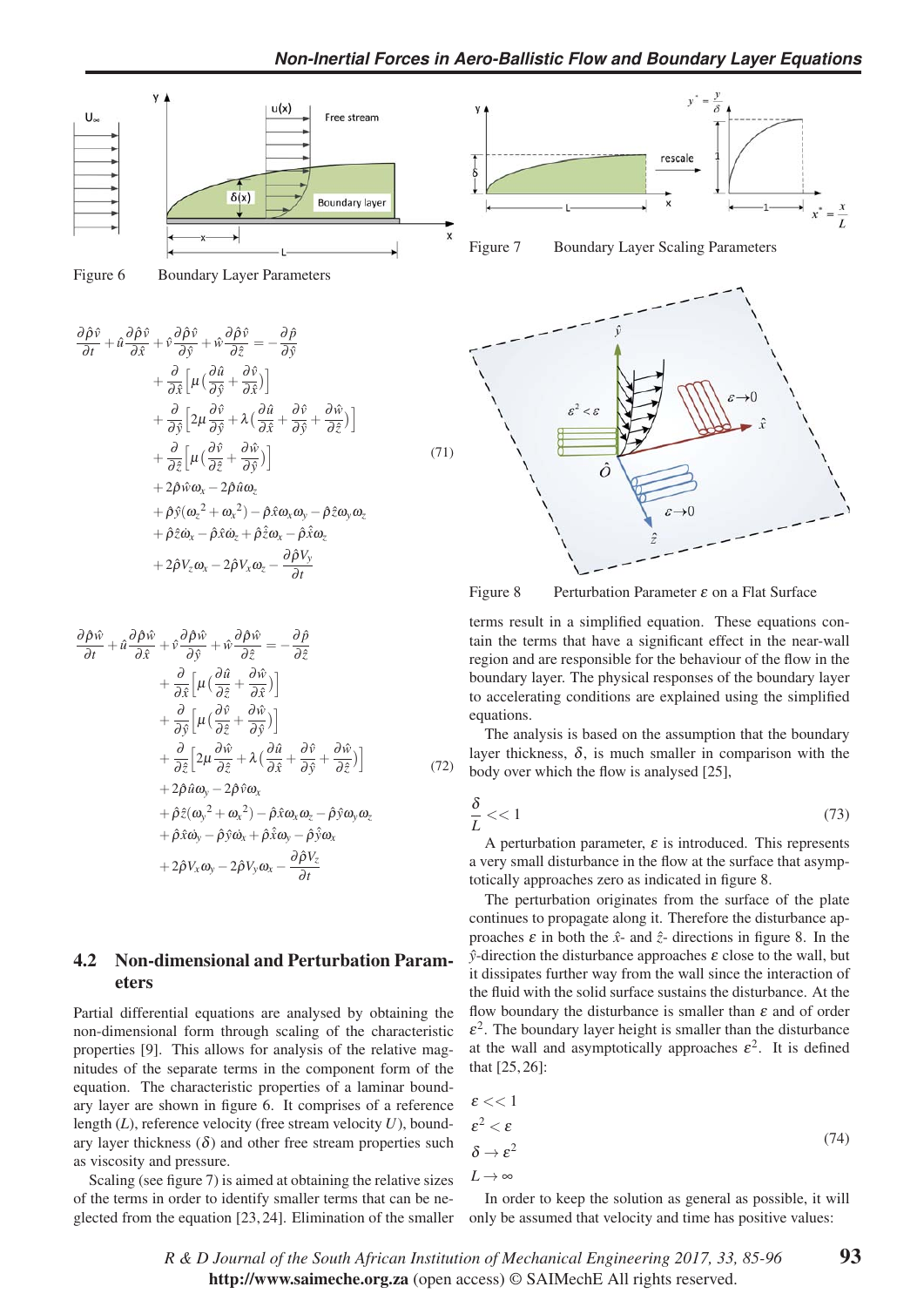$$
\varepsilon \le U \le \infty \n\varepsilon \le t \le \infty
$$
\n(75)

The non-dimensional parameters that is selected for the spatial variables is as follow:

$$
x^* = \frac{\hat{x}}{L}
$$
  
\n
$$
y^* = \frac{\hat{y}}{\delta}
$$
  
\n
$$
z^* = \frac{\hat{z}}{L}
$$
\n(76)

*L* is the reference distance, the assumption is made that the plate is semi-infinite in the x- and z-directions.  $\delta$  is the boundary layer height in the y-direction as a distance of *L*.

The velocity components are non-dimensionalised as follow, where *U* is the characteristic velocity:

$$
u^* = \frac{\hat{u}}{U}
$$
  
\n
$$
v^* = \frac{\hat{v}}{U} \frac{L}{\delta}
$$
  
\n
$$
w^* = \frac{\hat{w}}{U}
$$
  
\n
$$
t^* = t \frac{U}{L}
$$
\n(77)

The specific pressure and kinematic viscosity can be normalised as follow:

$$
p^* = \frac{p}{\rho U^2}
$$
  

$$
\mu^* = \frac{\mu}{\mu_{\infty}}
$$
  

$$
\rho^* = \frac{\rho}{\rho_{\infty}}
$$
 (78)

The angular velocity can be non-dimensionalised by multiplying it by *t*. The units of angular velocity is rad/s, but since radians are already a non-dimensional quantity it can be normalised in this manner.

$$
\omega_i^{\star} = \omega_i t \tag{79}
$$

# 4.3 Development of Boundary Layer Equations

Applying the normalization parameters to equation 68 results in the non-dimensional form of the equation:

$$
\frac{\partial \rho^* \rho_\infty}{\partial t^* \frac{L}{U}} + \frac{\partial (u^* U)}{\partial (x^* L)} + \frac{\partial (v^* \frac{U \delta}{L})}{\partial (y^* \delta)} + \frac{\partial (w^* U)}{\partial (z^* L)} = 0
$$
\n(80)

The equation above is multiplied by:

$$
\frac{L}{U} \tag{81}
$$

leading to the final non-dimensional form of the equation:

$$
\frac{\partial p^{\star}}{\partial t^{\star}} + \frac{\partial u^{\star}}{\partial x^{\star}} + \frac{\partial v^{\star}}{\partial y^{\star}} + \frac{\partial w^{\star}}{\partial z^{\star}} = 0
$$
\n(82)

No terms can be neglected from this equation and boundary layer continuity equation thus remains the same as the equation for the bulk flow:

$$
\frac{\partial \hat{\rho}}{\partial t} + \frac{\partial \hat{u}}{\partial \hat{x}} + \frac{\partial \hat{v}}{\partial \hat{y}} + \frac{\partial \hat{w}}{\partial \hat{z}} = 0
$$
\n(83)

In a similar way, the boundary layer equations for the conservation of momentum equation can be determined.

Normalising equation 72 and simplifying as shown above, leads to the boundary layer equations for arbitrary acceleration on a flat plate:

$$
\frac{\partial \hat{\rho}\hat{u}}{\partial t} + \hat{u}\frac{\partial \hat{\rho}\hat{u}}{\partial \hat{x}} + \hat{v}\frac{\partial \hat{\rho}\hat{u}}{\partial \hat{y}} + \hat{w}\frac{\partial \hat{\rho}\hat{u}}{\partial \hat{z}} = -\frac{\partial \hat{\rho}}{\partial \hat{x}} + \frac{\partial}{\partial \hat{y}} \left(\hat{\mu}\frac{\partial \hat{u}}{\partial \hat{y}}\right) \n+ 2\hat{\rho}\hat{v}\omega_3 - 2\hat{\rho}\hat{w}\omega_2 + \hat{\rho}\hat{x}(\omega_3^2 + \omega_2^2) \n- \hat{\rho}\hat{y}\omega_1\omega_2 - \hat{\rho}\hat{z}\omega_1\omega_3 + \hat{y}\hat{\omega}_z - \hat{z}\hat{\omega}_y + \hat{y}\omega_z - \hat{z}\omega_y \n+ 2V_y\omega_z - 2V_z\omega_y + \frac{\partial V_x}{\partial t}
$$

$$
0 = -\frac{\partial \hat{p}}{\partial \hat{y}}+ 2\hat{\rho}\hat{w}\omega_1 - 2\hat{\rho}\hat{u}\omega_3 + \hat{\rho}\hat{y}(\omega_3^2 + \omega_1^2) - \hat{\rho}\hat{x}\omega_1\omega_2- \hat{\rho}\hat{z}\omega_2\omega_3 + \hat{z}\hat{\omega}_x - \hat{x}\hat{\omega}_z + +\hat{z}\omega_x - \hat{x}\omega_z+ 2V_z\omega_x - 2V_x\omega_z + \frac{\partial V_y}{\partial t}
$$
(84)

$$
\frac{\partial \hat{\rho}\hat{w}}{\partial t} + \hat{u}\frac{\partial \hat{\rho}\hat{w}}{\partial \hat{x}} + \hat{v}\frac{\partial \hat{\rho}\hat{w}}{\partial \hat{y}} + \hat{w}\frac{\partial \hat{\rho}\hat{w}}{\partial \hat{z}} = -\frac{\partial \hat{\rho}}{\partial \hat{z}} + \frac{\partial}{\partial \hat{y}}\left(\hat{\mu}\frac{\partial \hat{w}}{\partial \hat{y}}\right) \n+ 2\hat{\rho}\hat{u}\omega_2 - 2\hat{\rho}\hat{v}\omega_1 + \hat{\rho}\hat{z}(\omega_2^2 + \omega_1^2) \n- \hat{\rho}\hat{x}\omega_1\omega_3 - \hat{\rho}\hat{y}\omega_2\omega_3 + \hat{x}\hat{\omega}_y - \hat{y}\hat{\omega}_x + \hat{x}\omega_y - \hat{y}\omega_x \n+ 2V_x\omega_y - 2V_y\omega_x + \frac{\partial V_z}{\partial t}
$$

The above equations has in similar form as it would have had in the case of no acceleration, where the majority of the viscous terms becomes negligible. The difference is however in the presence of all the inertial terms since none of it becomes negligible. Acceleration of an object will affect the boundary layer due to the presence of the inertial forces.

# **5 Closure**

There are a number of misconceptions that have been observed in literature with regards to flow equations in noninertial reference frames. An example where discrepancies in the literature is seen is in the conservation of energy equation. Some sources add fictitious energy terms to these equations [4, 5]. It was shown through derivation that both the continuity and conservation of energy equations remains invariant under transformation - no additional terms are added  $(81)$  to these equations: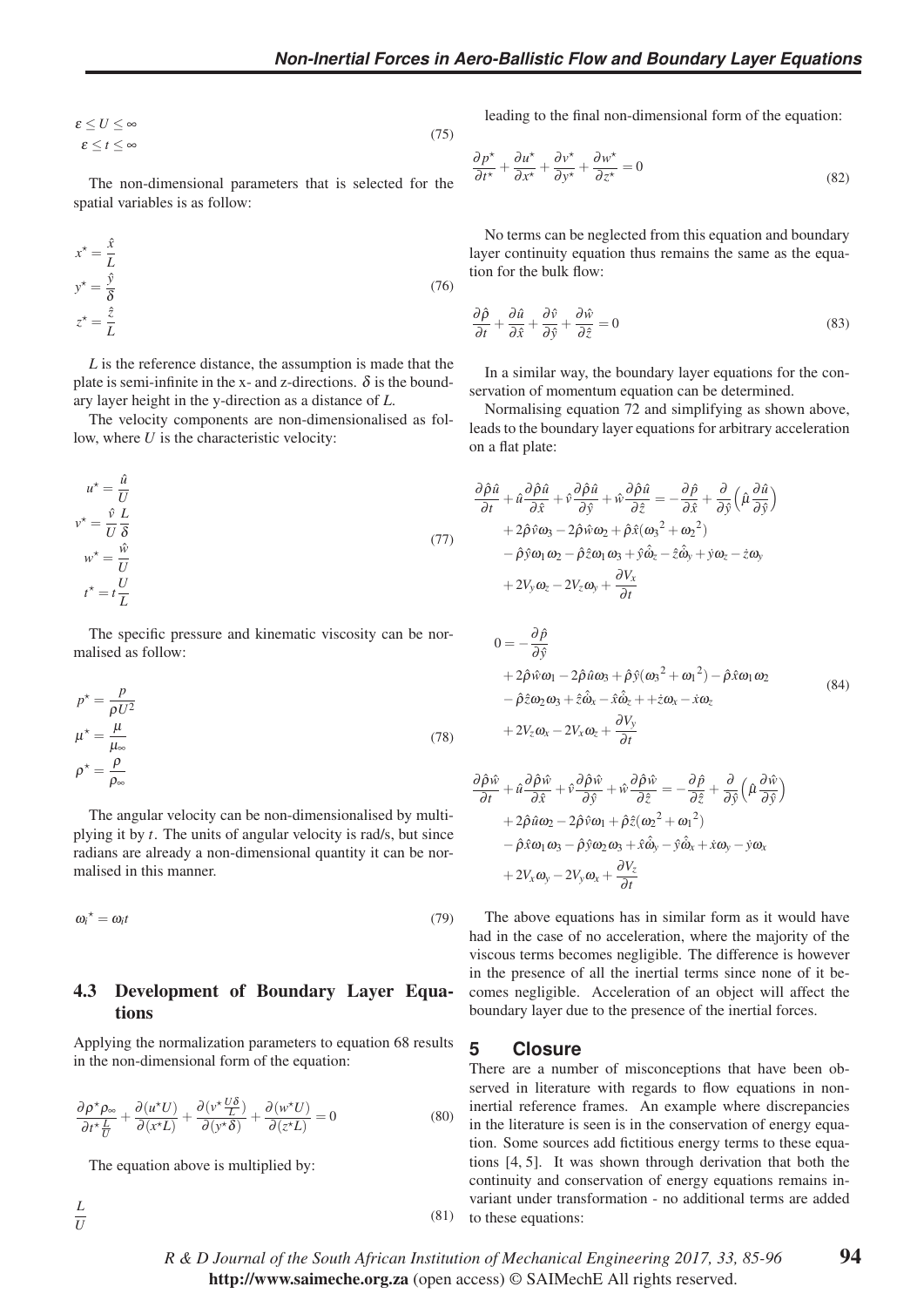$$
\frac{\partial \hat{\rho}}{\partial t} + \hat{\nabla} \cdot \hat{\rho} \hat{\mathbf{u}} = 0
$$
 (85)

$$
\frac{\partial \hat{\rho}\hat{e}}{\partial t} + (\hat{\nabla}\cdot\hat{\rho}\hat{e}\hat{\mathbf{u}}) = -\hat{p}(\hat{\nabla}\cdot\hat{\mathbf{u}}) + \hat{\nabla}\cdot(\hat{k}\hat{\nabla}\hat{T}) + \hat{\varphi}
$$
(86)

The equation for full arbitrary acceleration below indicates that there are six fictitious terms in the non-inertial momentum equation. These are the only terms that are present during arbitrary acceleration; the higher order terms become negligible or cancel out with other terms during the derivation. The equation for full arbitrary motion (six degrees of freedom) can be used to explore the appropriate form of the non-inertial momentum equation for steady translation and unsteady rotation.

$$
\frac{\partial \hat{\rho} \hat{\mathbf{u}}}{\partial t} + \hat{\nabla} \cdot (\hat{\rho} \hat{\mathbf{u}} \otimes \hat{\mathbf{u}}) = -\hat{\nabla} \hat{\rho} \n+ \hat{\nabla} \cdot [\hat{\mu} (\hat{\nabla} \hat{\mathbf{u}} + \hat{\nabla} \hat{\mathbf{u}}^T) + \hat{\lambda} (\hat{\nabla} \cdot \hat{\mathbf{u}}) \hat{\mathbf{I}}] \n- \underbrace{\frac{\partial}{\partial t} (\rho \mathbf{V}(t))}{\frac{\partial}{\partial t} + \rho \hat{\mathbf{x}} \wedge \mathbf{\Omega} + \rho \hat{\mathbf{x}} \wedge \mathbf{\Omega} + \rho \hat{\mathbf{x}} \wedge \mathbf{\Omega} \wedge \mathbf{\Omega} + \frac{\mathbf{\Omega}}{\text{Euler}}}_{\text{Unsteady motion}} \n+ \underbrace{2 \rho \hat{\mathbf{u}} \wedge \mathbf{\Omega} - \rho \hat{\mathbf{x}} \wedge \mathbf{\Omega} \wedge \mathbf{\Omega} + 2 \rho \mathbf{V}(t) \wedge \mathbf{\Omega} \wedge \mathbf{\Omega} + \text{Coriolis} \wedge \text{Centrifugal}
$$
\n(87)

The mathematical origin of the fictitious terms are observed during the derivations. The unsteady translation term, two terms due to unsteady rotational motion and the first parts of the Coriolis and Magnus terms originates in the transformation of the unsteady component of the momentum equation (equation 44).

$$
\frac{\partial \rho \hat{\mathbf{u}}}{\partial t}(\hat{\mathbf{x}}_t, t) = R^{\mathbf{M}'} \left[ \frac{\partial}{\partial t} (\rho) + \rho (\mathbf{\Omega} \wedge \mathbf{x}'_t) \cdot \nabla \right.\n- \underbrace{\rho \mathbf{\Omega} \wedge \left[ (\mathbf{u}(\mathbf{x}_t, t) - \mathbf{V}(t) \right)}_{\text{Coriolis & Magnus}}\n+ R^{\mathbf{M}'} \left( \underbrace{\rho \dot{\mathbf{x}}'_t \wedge \mathbf{\Omega}}_{\text{Moving Axis}} + \underbrace{\rho \mathbf{x}'_t \wedge \mathbf{\Omega}}_{\text{Euler}} \right)
$$
\n(88)

The remainder inertial terms, second part of the Coriolis, centrifugal and the term representing the interaction between the rotation and translation, all has their original in the transformation of the advection term (equation 47).

$$
\hat{\nabla} \cdot (\hat{\rho} \hat{\mathbf{u}} \otimes \hat{\mathbf{u}}) = R^{\mathbf{M}'} [\nabla \cdot \rho \mathbf{u} \otimes \mathbf{u} + \underbrace{\rho \mathbf{u} \wedge \Omega}_{\text{Coriolis}} \n+ \nabla \cdot \rho (\mathbf{x}' \wedge \Omega) \otimes \mathbf{u} \n+ \underbrace{(\rho \mathbf{x}' \wedge \Omega) \wedge \Omega}_{\text{Centrifugal}} + \underbrace{\rho \mathbf{V}(t) \wedge \Omega}_{\text{Magnus}}]
$$
\n(89)

Observation of the effect of both Coriolis and Magnus effects can be explained using a mathematical approach which is seated in an understanding of the cross product operation. In figure 9 it is shown that a particle travelling in north on the earth's surface deflects to the right in the northern hemisphere and to the left in the southern hemisphere.

The difference in deflection is a function of the surface curvature of the earth where a velocity vector in the south has a different orientation than in the north. The result is that the cross product of the velocity and the rotation has a resultant force that is dependent on the hemisphere it operates in.







Figure 10 Deflection due to the Magnus Effect in the Inertial Frame (left) and the Non-Inertial Frame (right)

The Coriolis force is therefore described as a non-inertial force that operates on an object that is in motion relative to a reference frame. The effect of the Coriolis force is to cause deflection of the object in three dimensions in with a magnitude and direction that is determined by the cross product of the object's non-inertial velocity and the rotation of the frame,  $2\rho \hat{\mathbf{u}} \wedge \mathbf{\Omega}$ .

The Magnus force has a similar formula to the Coriolis force, but it has a different physical meaning. It is a function of the object's translation and represents the interaction between the rotating and translating motion of the object. It is therefore a non-inertial force that operates on a rotating object that is in motion relative to a inertial reference frame. The effect of the Magnus force is to cause deflection of the object (figure 10) in three dimensions with a magnitude and direction that is determined by the cross product of the object's translational velocity and the rotation of the object,  $2\rho \mathbf{V}(t) \wedge \mathbf{\Omega}$ .

The presence of the Magnus force in the non-inertial momentum equation is not generally seen in literature [9, 11] since non-inertial formulations does not regularly include all the aero-ballistic accelerations and is generally applied to rotating flows. In CFD applications the Magnus force is mostly investigated using a predictive approach [15–17] instead of with prescribed motion as suggested here.